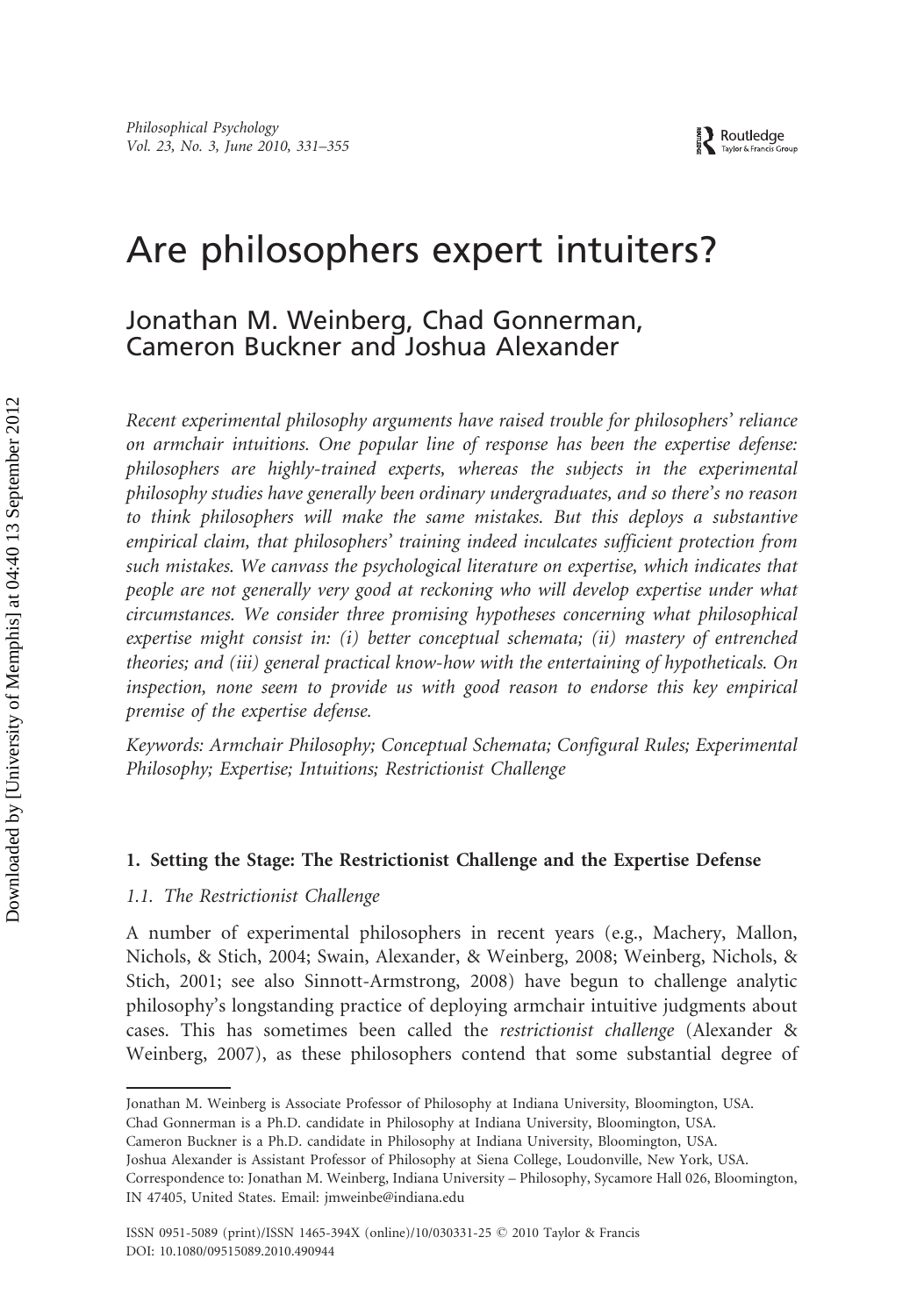restriction on that practice may be warranted; we will follow that usage here. Our goal in this paper is to set out one understanding of the dialectical structure of the restrictionist challenge, and critically evaluate the prospects for one popular proarmchair response to it: that philosophers are experts in a way that should render their intuitive judgments unimpeached by the experimental philosophers' findings.

Here is one way of construing the restrictionist challenge, in terms of three main moving pieces. First, there are the experimental results themselves, which at this point in time overwhelmingly concern 'ordinary' subjects (typically, but not entirely, university undergraduates). In particular, there is the claim that the studies in question reveal a worrisome pattern of responses in those subjects, such as ethnic variation or sensitivity to the order of presentation of the cases. Second, there is a metaphilosophical claim that the relevant philosophical facts do not pattern in the same way; there is a misalignment between the contours of the philosophical facts and the contours of philosophical judgments (or, at least, of those judgments as studied by the experimental philosophers). Third, there is an ampliative inference from the patterns disclosed concerning the ordinary subjects to the predicted occurrence of those patterns in professional philosophers. Putting all three pieces together, the armchair practice is thus challenged: we have reason to think that it involves deploying a source of putative evidence that is sensitive to non-truth-tracking factors.

We will use the term 'cathedrist' for those looking to defend the trustworthiness of the traditional armchair method in the face of the restrictionist challenge. There are at least three different main avenues of cathedrist response, corresponding to each of the three parts of the restrictionist challenge.<sup>1</sup> They can attack the first, experimental piece, by critiquing the studies themselves (e.g., by proposing confounds; see Cullen, forthcoming; Sytsma & Livengood, forthcoming). They can attack the second, metaphilosophical piece, by suggesting philosophical appropriateness of variation (e.g., by going relativistic in the face of diversity; see Goldman, 2007; Jackson, 1998; Lycan, 2006; Sosa, 2009) or contextualist in the face of instability (see discussion at the end of Swain et al., 2008). And they can attack the third piece, by demonstrating some relevant difference between the psychology of philosophers when engaged in their professional activities, and the psychology of undergraduates in the context of doing surveys, which would thereby defeat the restrictionist's ampliative inference. For example, it might be that philosophers are appealing to a different kind of psychological state than that deployed by the folk, in answering the survey questions; alternatively, it might be that philosophers' social epistemic practices would protect them from the unwanted variation observed in the folk. The remainder of this paper will be concerned with one particular version of this third sort of defense: the claim that philosophers' special training will sufficiently shield them from problems that may afflict folk intuitions, which we will call the *expertise defense*.

# 1.2. The Expertise Defense

According to the expertise defense, ''we should acknowledge that not all intuitions are created equal ... . For example, the physical intuitions of professional scientists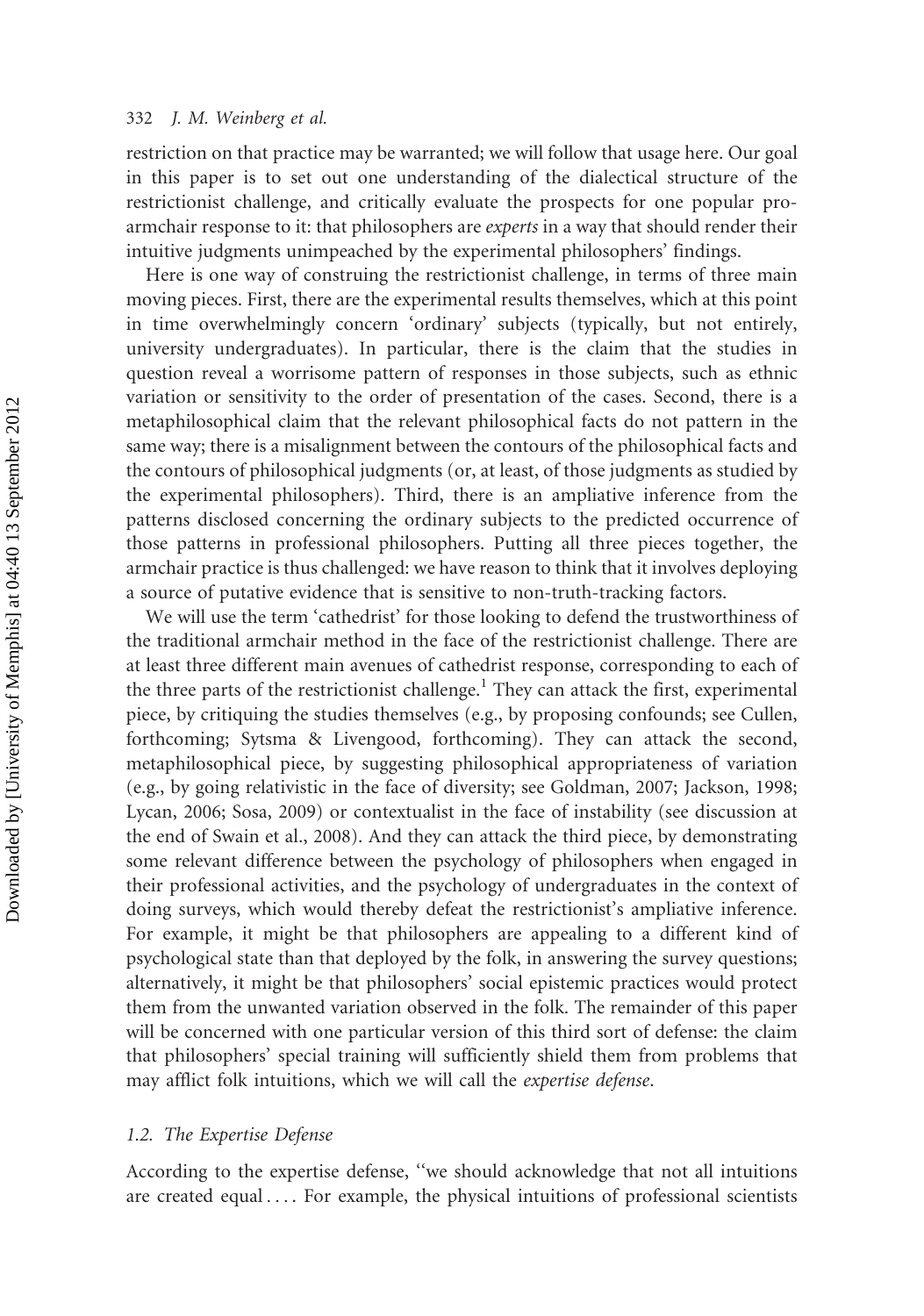are much more trustworthy than those of undergraduates or random persons in a bus station'' (Hales, 2006, p. 171). The mathematical intuitions of professional mathematicians are similarly more trustworthy than those of the folk. So, too, the philosophical intuitions of professional philosophers are more trustworthy than the intuitions of the subjects studied by experimental philosophers. In light of this, the practice of appealing to *philosophical* intuitions about hypothetical cases, properly construed, should be the practice of appealing to philosophers' intuitions about hypothetical cases. And so studies conducted on the intuitions of untutored folk can provide no evidence against the practice of appealing to philosophical intuitions as evidence.

It borders on the trivial to claim that philosophers' training makes them at least somewhat better than the folk, at least at some philosophically-relevant tasks. But while such a generic claim to expertise likely merits a strong default standing in these discussions, it is important to see that the expertise defense turns on a much more substantial empirical hypothesis. Some improvement or other is one thing, but what the purveyors of the expertise defense require is that philosophers' intuitions are sufficiently less susceptible to the kinds of unreliability that seem to afflict the folk intuitions studied by experimental philosophers. Only if this much more specific—and hence much stronger—empirical hypothesis is true will the expertise defense provide an adequate response to the restrictionist challenge. If philosophers' intuitions on the whole aren't sufficiently immune from the sorts of distortions that folk intuitions seem to be prey to, then—even if philosopher's intuitions are in other ways epistemically superior to the folk's—the cathedrist will not in fact have the makings of a successful reply to the challenge.

The specificity of the expertise claim that is needed has not, we think, been generally noted by cathedrists so far, as evidenced at least in part by the generality of the sorts of defenses they have offered. While cathedrists have on the whole recognized that some sort of argument is needed on their behalf, they have tended to offer only analogies on behalf of such claims to expertise. Hales (2006), for example, notes that philosophers and physicists alike have lots of education and training. Williamson (2005, 2007) compares the training of philosophers to that of lawyers, and Ludwig (2007) does likewise with mathematicians. The common thought behind these appeals is that we typically give much greater credence to the intuitions of these experts in their respective domains than we do the *hoi polloi*, so we should do the same for philosophers in philosophical matters. But such analogies at best secure the generic, albeit highly likely, claim to expertise that we have just noted is insufficient to the cathedrist's argumentative needs.

Why have so many very smart philosophers not accurately observed what sort of premise they really need here? Our hypothesis is that they all share a sort of folk theory of expertise. The rough aphorisms of this folk theory include: (i) sufficient background, training, or experience is by and large all it takes to get better at any given activity; and (ii) expertise at one aspect of an activity is closely correlated with expertise in other aspects of that activity. Since philosophers do indeed spend a lot of time philosophizing, and since many aspects of philosophy do seem to show some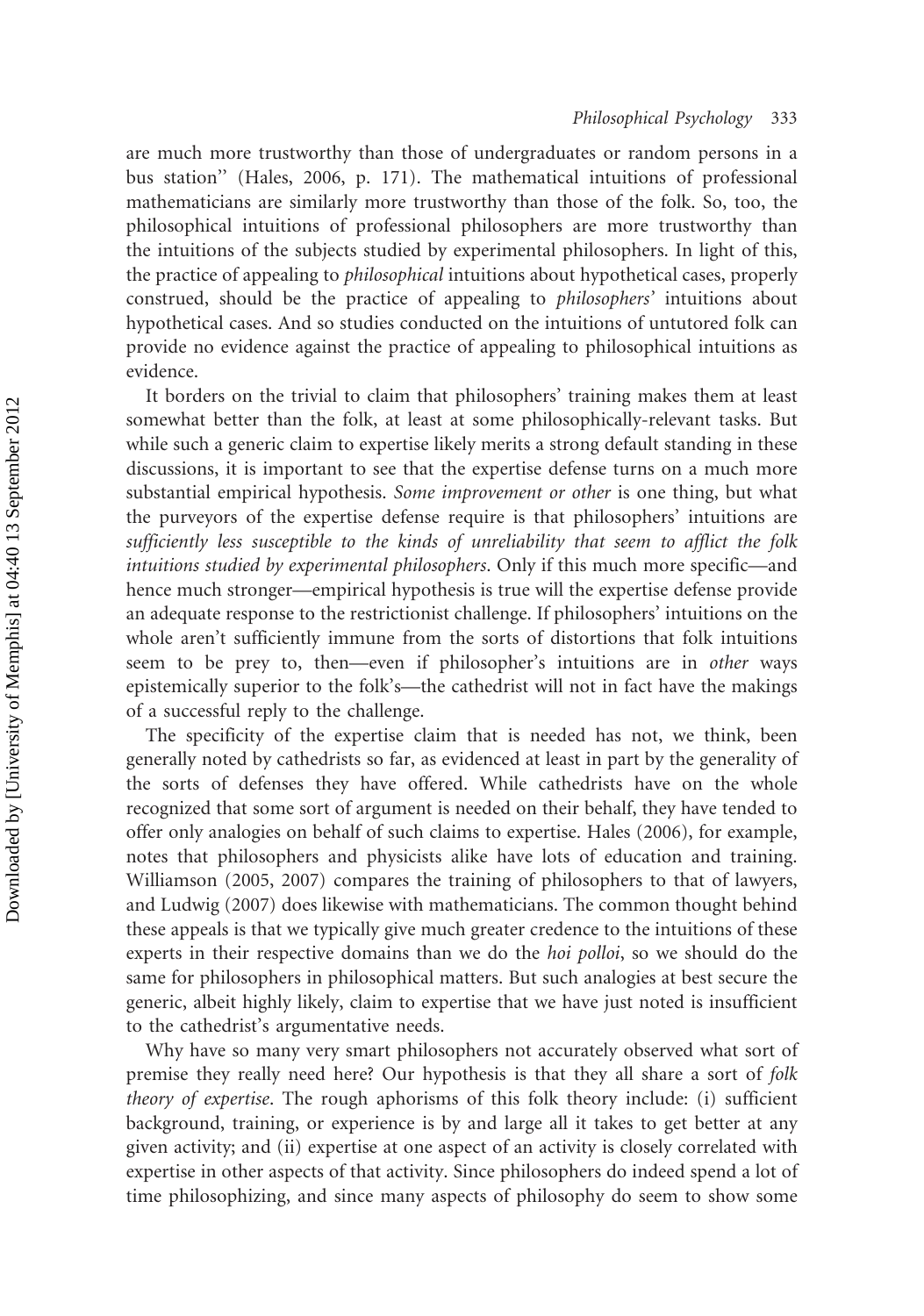sort of return on effortful investment (philosophical training does typically bring a mastery of relevant literatures both contemporary and historical, and even specific technical skills such as argument evaluation and construction), this folk theory of expertise can make it seem as though of course we should expect philosophers to be better (and better in the right sorts of ways) at conducting thought experiments than the 'uninitiated'.

However, the real psychological facts about expertise turn out to be much more complicated, and more interesting, than this folk theory would suggest. First of all, not just any experience or training will result in expertise, no matter how prolonged or effortful. For example, Shanteau (1992) surveys a vast swath of the literature on the development of expertise, and finds tremendous diversity in the development of expertise according to the characteristics of the task and the learning environment. Some areas, such as meteorology and chess, have proved conducive to acquiring expertise; others, such as psychiatry, stock brockerage, and polygraph testing, have tended not to produce real expertise, even for those with years of experience and training (for general reviews on the insufficiency of training and experience alone in producing genuine expertise, see Camerer & Johnson, 1991; Ericsson, 2006, pp. 686, 691; Ericsson & Lehman, 1996, pp. 276–77; Feltovich, Prietula, & Ericsson, 2006, p. 60; Garb, 1989; Shanteau & Stewart, 1991). (See section 2.2 below for further philosophy-specific discussion.) Moreover, even when some expertise does develop, it does not follow that all of the problems that we discussed earlier will go away. For example, Damisch, Mussweiler, and Plessner (2006) found that even highly trained Olympic gymnastics judges were remarkably susceptible to order effects, depending on the perceived similarity between the performance that they were judging and the immediately preceding performance. (See also, e.g., Brown, 2009, for concerns about order effects in professional auditors.) Neither is expertise a cure-all for cultural biases, which can stubbornly persist in the face of the highest levels of expertise even in well-established scientific disciplines. For example, de Waal (2003) reviews a century-long rift between prominent Western and Japanese primatologists concerning the threat of anthropomorphism when interpreting certain behaviors as evidence of chimpanzee kinship groups and culture. While this particular rift, in de Waal's opinion, is now closed, it closed not because the intuitive assessments of expert primatologists were immune to cultural biases, but rather because the Western primatologists were confronted by large amounts of data they were unable to explain without conceding the major points of the dispute. Furthermore, de Waal cautions that such cultural biases are still alive and well in other areas of biology; Dutch and Japanese studies on African cichlids agreed to ''all the data'' but disagreed as to whether a marked increase in speciation should be explained in terms of ''competition and exploitation'' or ''complementary roles within the ecosystem'' (de Waal, 2003, p. 293). And de Waal claims that such cultural variation in scientific judgments calls for more active cross-cultural exchange, as ''each culture is too wrapped up in its own relation with nature to step back and see it as it is'' (2003, p. 298). Regardless of what specific measures are most appropriate in biology, the key morals for our purposes here are that, first, even the highly trained expertise of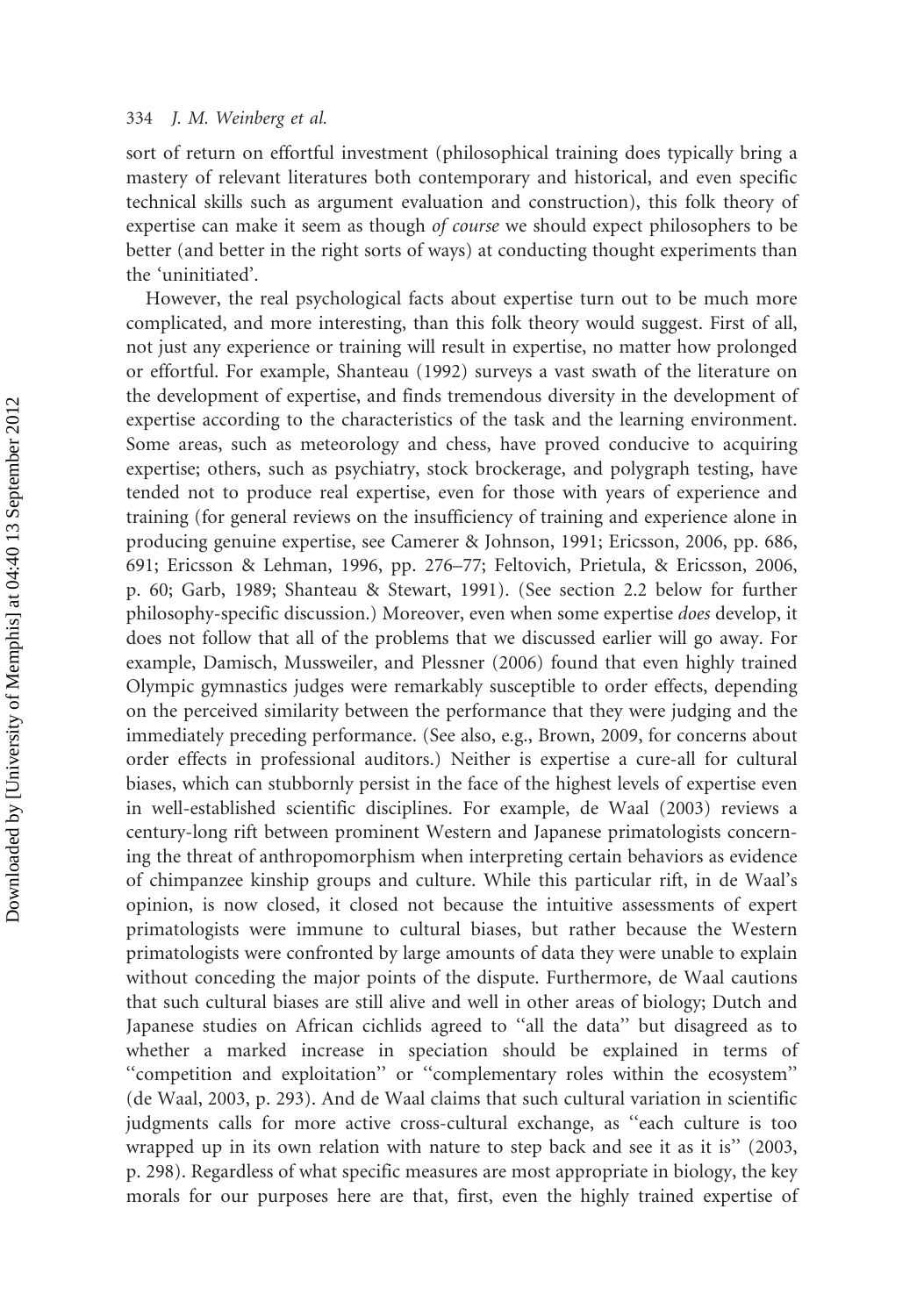biologists does not shield them from cultural variation in epistemically important judgments, and second, when such variation is found, it is something that requires an active response, and not just a shrugging of the shoulders while assuming that the existence of some degree of expert training in one's community of inquiry renders otiose any such worries. (See also Page, 2007, and Zamzow & Nichols, forthcoming, on the positive epistemic values of having a diverse community of inquirers, under the right conditions.)

Neither can cathedrists take any comfort from the ways in which philosophers clearly manifest expertise, such as our mastery of formal techniques or the corpora of our philosophical forebears. It is ''one of the most enduring findings in the study of expertise'' that it typically develops highly narrowly and task-specifically, and that there is ''little transfer from high-level proficiency in one domain to proficiency in other domains—even when the domains seem, intuitively, very similar'' (Feltovich et al., 2006, p. 47). Experts in one board game will not automatically have any particular expertise in another, similar game; surgical expertise turns out to be surprisingly specific to individual surgical tasks. (See also Norman, Eva, Brooks, & Hamstra, 2006.) So philosophers' possession of such demonstrable skills as, say, the close analysis of texts, or the critical assessment of arguments, or the deployment of the tools of formal logic, does little to nothing to raise the probability that they possess any correspondingly improved level of performance at conducting thought experiments.

Even in linguistics—perhaps as closely related to analytic philosophy as any scientific field could be—the status of ''expert'' intuitions is not just contested, but furthermore considered a matter for sustained empirical investigation (Labov, 1975, 1996; Schuetze, 1996; Wasow & Arnold, 2005). Even those who look to defend the viability of ''armchair linguists'' do so from a thoroughly empirically-oriented perspective, treating it without argument as a question to be addressed with substantial reliance on scientific investigation (Philips, forthcoming).<sup>2</sup> Surely if the status of expertise claims in linguistics requires empirical backing, it would be surprising if parallel claims in philosophy somehow did not.

We conclude that philosophers at this time *cannot take it for granted* that they are experts, in the relevant sense here of being sufficiently shielded from the sorts of effects that provide the raw materials for the restrictionist challenge. But that is of course not to say that we can assume that they are not experts in such a sense, either! Ideally, what would follow at this point would take the form of an empirical study, like the ones that experimental philosophers have conducted on folk intuitions. We don't have any such study to offer at this time (for that matter, neither do cathedrists). Although we hope that such studies may someday be undertaken, in advance of—and as relevant guidance for—any such studies, we offer a set of hypotheses as to what a psychologically respectable basis for philosophical expertise might consist in. The psychological literature on expertise and expert performance offers a sizeable array of hypotheses as to the basis of the improved performance of different expert populations, and we have here extracted the three that strike us as the most plausible, and which moreover jibe at least somewhat with some of the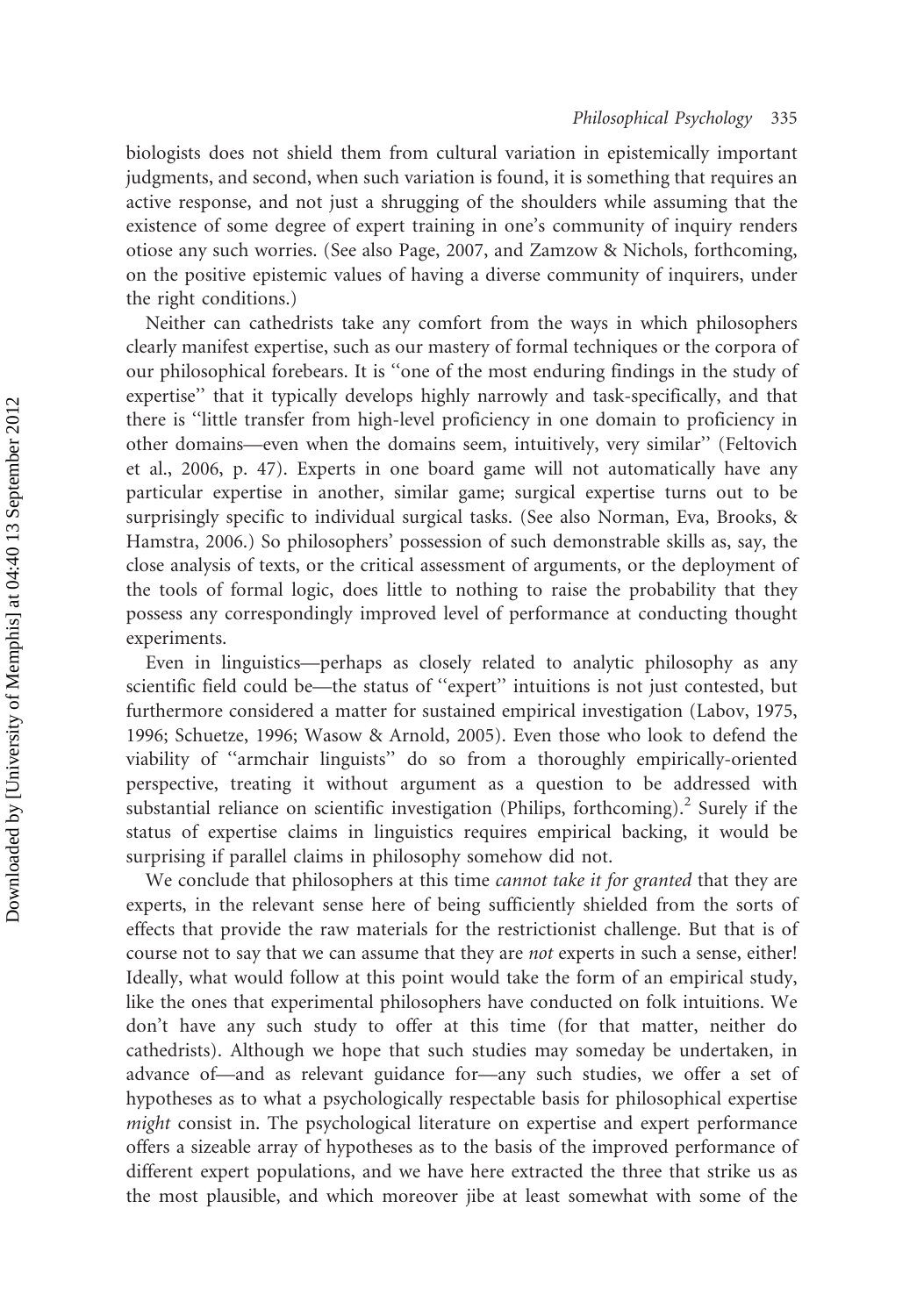hand-waving appeals to expertise already extant in the cathedrist literature. To be clear, we do not consider this an exhaustive account of all possible hypotheses of philosophical expertise, and encourage others to explore this rich literature for other ideas. We make no claims to be experts on expertise, but we do think we have learned a few things of clear relevance to current metaphilosophical disputations.

The three hypotheses that we will consider are that philosophers have superior conceptual schemata to the folk; that they deploy more sophisticated theories than the folk; and that they possess a more finely-tuned set of *cognitive skills* than the folk. Each of these hypotheses squares well with at least one substantial corner of the literature on expertise, and can be seen to offer at least a prima facie sketch of a way that the cathedrist could resist the restrictionist's arguments. On closer inspection, however, each hypothesis will be seen to be more or less problematic given the current dialectical situation. If we understand each hypothesis as taking the form 'Philosophers are expert intuiters in philosophical matters because they have psychological characteristic C', then there are at least four general problems that an appeal to C might face in the current dialectic. First, it might be that the appeal is to something that philosophers (probably) lack. Second, it might be at best an open, empirical question as to whether C would sufficiently inoculate against sensitivity to the factors that drive the restrictionist challenge. Third, C might be something that would be expected to introduce new forms of systematic error, leading the cathedrist at best to move out of the frying pan and into a different frying pan. Fourth, appealing to C might fail to address the challenge in question, by presupposing resources that would require that the challenge has already been met, and thus could do no work of its own in meeting that challenge. In what follows, we will see that appeals to conceptual schemata and sophisticated theories suffer from a mix of these four problems while the appeal to cognitive skills is as of yet too underdeveloped for us to assess its success.

#### 2. Expertise as Better Conceptual Schemata?

## 2.1. The Hypothesis

One possibility here is that philosophical experts possess specialized conceptual schemata which they bring to bear in the evaluation of thought experiments. Because 'concept' is a fraught term both in philosophy and in psychology, $3$  we will use 'conceptual schemata' to refer to whatever informational structures there are in the head that ultimately underwrite judgments of the application of terms, over and above one's explicit theories.

Such a model provides one way to work out the not-uncommon suggestion that philosophical expertise consists in a kind of special competence with concepts of philosophical interest. Singer (1982, p. 9), for example, argued that the professional ethicist's coursework endows them with a clearer understanding of moral concepts which helps them avoid settling moral issues in a ''muddled way'' (see also his 1974). More recently, Ludwig (2007, pp. 159–160) has endorsed the idea that professional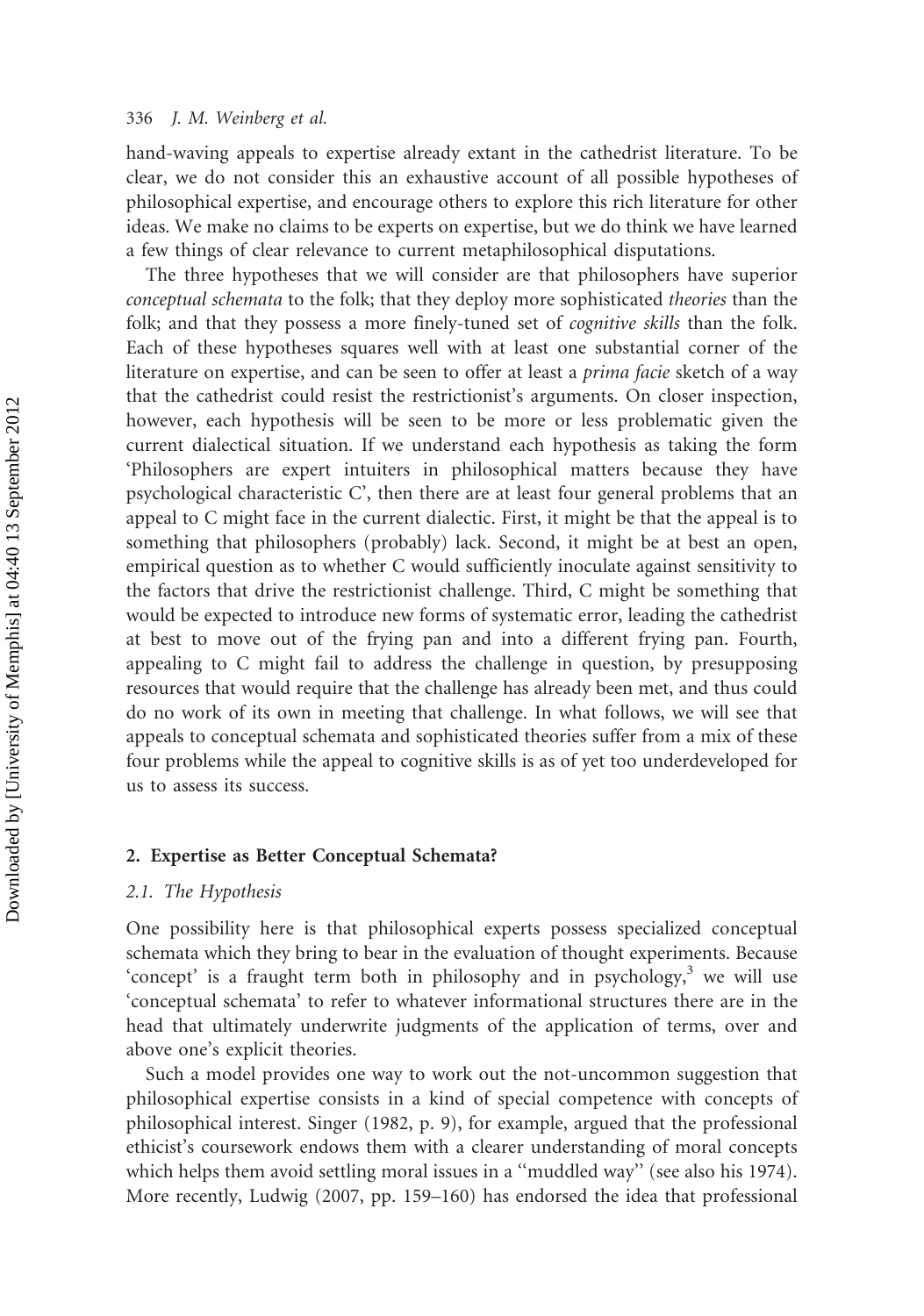philosophers acquire a ''greater sensitivity to the structure'' of philosophical concepts, which allows them to ''focus on the right features'' of thought experiments and thereby avoid restrictionist manipulations.

Importantly, this kind of model is one of the most prominent in the psychological literature on expertise. Studies on experts in many domains have shown that they do in fact tend to develop highly-specialized conceptual schemata. To name just a few, studies of experienced medical diagnosticians, chess grandmasters, physics professors, and auditors (see Anzai, 1991; Camerer & Johnson, 1991; Charness, 1991; Norman et al., 2006; for a general view, see Ericsson & Lehman, 1996) show that they do develop specialized representations for evaluating particular cases (e.g., ''best next move'' for chess players [de Groot, 1946/1978] or ''acceleration'' for physicists [Reif & Allen, 1992]). A cathedrist might survey such studies and suggest that expert philosophers have also developed appropriately specialized conceptual schemata. To explore this idea, we review two different (but related) ways to flesh it out in psychological detail.<sup>4</sup>

Camerer and Johnson (1991) propose one kind of specialized decision procedure often acquired by experts, which substantially drives their intuitive judgments: the ''configural rule.'' As models of expert decision-making, configural rules are to be contrasted with actuarial or regression models. Actuarial or regression models predict the likelihood of a target attribute based on a weighted summation of all possiblyrelevant cues. Configural rules, on the other hand, combine small, contextuallydetermined subsets of features to infer the presence or absence of the target attribute, and the impact of any one feature is a product of the presence of the others. For example, a regression model might predict the likelihood of pre-diabetes using a complex summation of scores (with context-invariant weights) for family history, age, ethnicity, socioeconomic status, blood pressure, pre- and post-fasting blood glucose levels, patient lifestyle and symptom reports, and so on. Expert diagnosticians, on the other hand, will tend to focus on small subsets of cues presumed highly diagnostic for a given context; for example, the (possibly tacit) rule might be ''if a patient is obese and over 45, fasting blood glucose over 110 mg/dL means prediabetic''—whereas ''if a patient is normal weight and under 30'', a different combination of cues and their scores might be used (Camerer & Johnson, 1991, pp. 204–205). The authors suggest (pp. 207–208) that experts end up encoding such structures because they are computationally less expensive and easier to learn, they are amenable to causal interpretation, and they emerge naturally from the attempt to explain past cases, yet can sometimes match or occasionally even exceed the performance of more laborious forms of reasoning. Two common classes of configural rules that ''experts are quick to develop'' can be seen to closely resemble philosophers' own preferred structures of necessary and/or sufficient conditions: conjunctive (''hire Hope for the faculty if she has glowing letters of recommendation, good grades, and an interesting thesis'') and disjunctive (''draft Michael for the basketball team if he can play guard or forward or center extremely well''). If philosophers' intuitions are driven by configural rules, and if their configurations—unlike those of the folk—are sensitive only to philosophically-relevant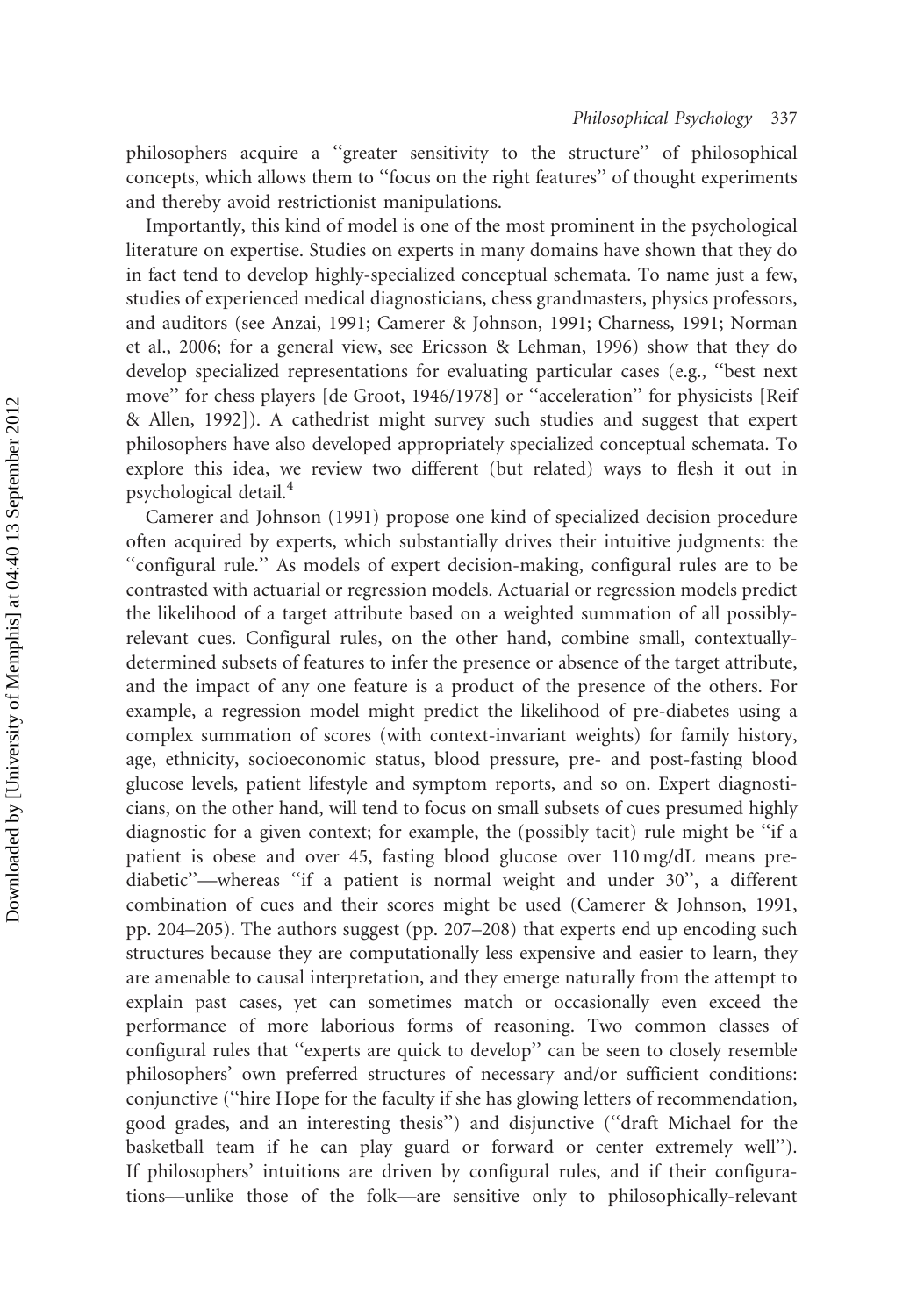features, then philosophers' judgments might be resistant to restrictionist instabilities.

Another route to conceptual expertise might lie in the acquisition of competence with specialized representations, which Boshuizen and Schmidt (1992) call ''higherorder concepts,''<sup>5</sup> that summarize and organize cues deemed relevant to the solution of common kinds of task in that domain. For example, they argue that clinical physicians organize their diagnostic experience through a process of ''knowledge encapsulation.''<sup>6</sup> Upon reviewing think-aloud protocols (in which subjects are asked to verbalize their trains of thought during decision-making) administered to physicians at varying stages of their career, they found that the number of ''lowerlevel'' biomedical propositions mentioned (operationalized as indicating an anatomical location or bodily process) decreased proportionally and monotonically with increase in expertise. At the highest levels of expertise, explicit biomedical propositions had dropped below 10% of those mentioned (down from above 55% for beginning medical students). Instead, their experts seemed to traffic in higherorder clinical concepts difficult to operationalize in biomedical terms, such as "excessive drinker" and "atypical inflammation reaction." Knowledge encapsulation was also evidenced, they argue, by experts' tendencies to verbalize direct links between higher-order concepts without appealing to intermediary biomedical steps, such as making the jump from "drug use" to "endiocarditis" without stopping at ''contaminated needles'' and ''bacteria-induced sepsis'' (Boshuizen & Schmidt, 1992, p. 169). Because their experts were still capable of producing biomedical knowledge to justify their diagnoses in post-hoc probes, Boishuizen and Schmidt conclude that biomedical knowledge was not lost, but has rather been encapsulated, through years of experience and practice, under the higher-order concepts appearing in the protocols. $7$  To return to the philosophical domain, we might thus suppose that philosophers, after years of experience dealing with problems of a certain type, acquire higher-order concepts like ''deviant causal chain'' or ''Gettiered justification'' which encapsulate lower-level logical and conceptual features of cases. Furthermore, we might suppose that it is on the basis of competence with such higher-level concepts that, for example, epistemologists are able to efficiently pick out just the epistemologically-relevant features of hypothetical cases.

Both hypotheses concerning the specialized conceptual schemata of philosophers thus suppose them resistant to restrictionist manipulations like framing effects because they will not be distracted by the philosophically-irrelevant features which vary across the experimental conditions. The problem with the folk judgments, then, would be that they are driven by conceptual schemata that include factors that do not track the philosophical truths, and these factors provide the hooks that can be manipulated in experimental contexts (and elsewhere) to lead their judgments astray.

#### 2.2. The Critique

We have extracted from the empirical literature two suggestions as to how philosophers might possess better conceptual schemata: their conceptual schemata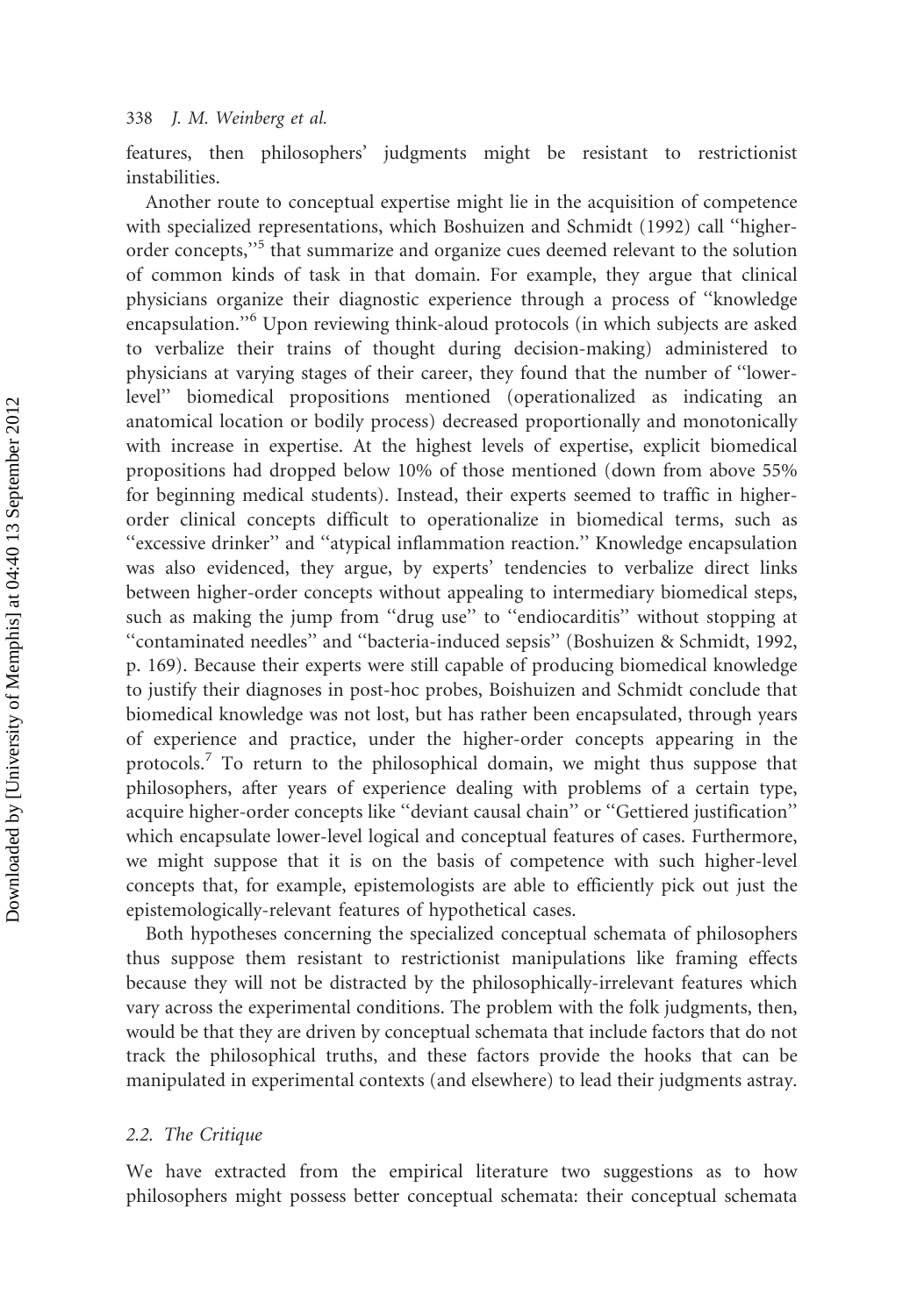might consist of configural rules or ''higher-order concepts'' that encode just the philosophically relevant features of cases. Our first reaction to these hypotheses is something along the lines of: ''boy, they sound like awfully interesting empirical hypotheses, and it sure would be nice if someone would test them.'' Putting that aside for now, though, we are concerned that even if philosophers showed hallmarks of configural rules or knowledge encapsulation, this still might not provide a sufficient response to the restrictionist challenge at this time.

For let us thus grant, for the sake of argument, that experts have some form of specialized conceptual schemata. Although we've no evidence for it, we will also grant, for the sake of argument, that the philosophical intuitions of experts will stabilize on some set of verdicts in such a way that they are able to give the same answer across conditions in the standard restrictionist experiments. We'll grant this because we don't think it makes much difference to the dialectic. The problem is that the cathedrist's work has only just begun once they show that philosophers' judgments are consistent across conditions of restrictionist experiments. One easy route to stabilization, for example, would be to ''lock in'' a sensitivity to some philosophically-irrelevant factors, such that one's intuitions are internally coherent but have no more (and perhaps even less) claim to the truth than the intuitions of novices. For example, philosophers may ''lock in'' to their initial assessment of a case as primed in one context and render later judgments consistent with the earlier one. This sort of outcome would not be psychologically surprising: for example, Ariely, Lowensterin, and Prelec (2003) report a number of experiments demonstrating that subjects spontaneously impose such ''coherent arbitrariness'' on their judgments in a variety of tasks; and persons more inclined towards reflection have been demonstrated primacy effects in tasks involving the evaluation of evidence in highly structured argumentative settings (Petty, Tormala, Hawkins, & Wegener, 2001), not too dissimilar from the way that philosophers typically encounter arguments. While such judgments would appear to be stable in restrictionist thought experiments, there would be no more—and perhaps even less—reason to trust these judgments as opposed to those of the novices. To return to the scheme outlined at the end of the previous section, it may be that philosophers' intuitive assessments are driven by configural rules or higher-order concepts which render their judgments stable across conditions, but without actually rendering their judgments sufficiently stable against the influence of philosophically-irrelevant factors. (Note that even settling very stably on one judgment over time is consistent with still suffering from unwanted sensitivity in judgment, if the matter of which end-point one has settled upon is too much influenced by inappropriate factors. For example, the rule ''regarding any philosophical question, believe the first thing you are told, and then do not change your mind no matter what'' might result in highly stable beliefs across time, but it clearly suffers from a radical sensitivity to who your initial teachers may be.)

A fascinating incongruity in expertise research, remarked upon by both Camerer and Johnson (1991) and Shanteau (1992), is found between the studies of expertise conducted in cognitive psychology and those conducted in the psychology of judgment and decision-making. While the cognitive studies have generally found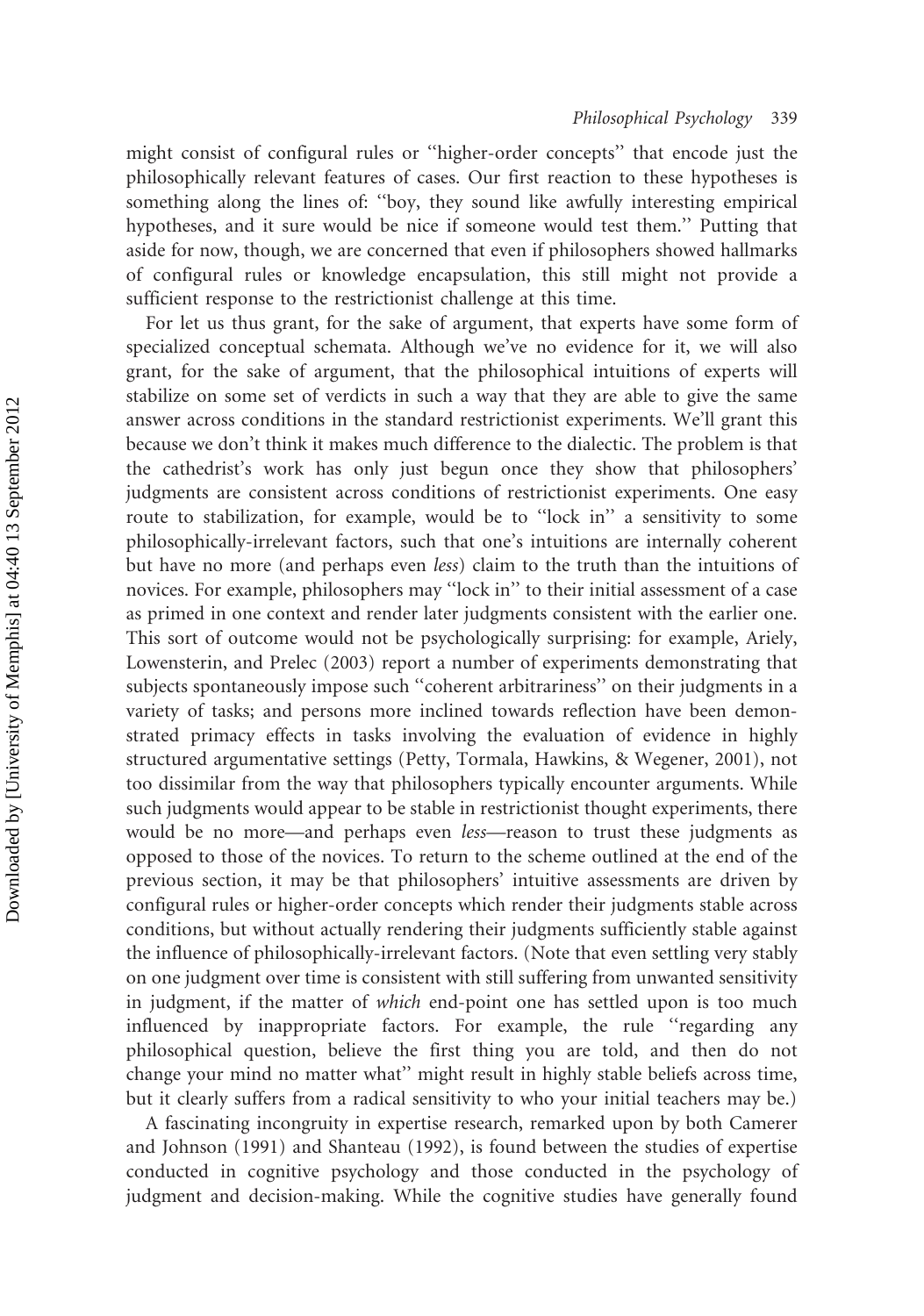experts to be well-tuned to their tasks, the literature on decision-making has surprisingly often found that the judgments of experts, while highly-specialized, are no more reliable than those of novices. A primary focus of both Camerer and Johnson and Shanteau was to explain how both of these conclusions can be simultaneously true. Camerer and Johnson argue that while experts do exhibit some epistemic virtues not typically found in novices—such as thinking in terms of subtle distinctions and novel categories, and possessing an increased domain-specific memory and better skill at generating new hypotheses and measuring variables their judgments also still often fall prey to many of the same errors as novices. For example, the configural rules of experts often invoke the same illusory correlations as the decision procedures of novices.

Indeed, another sort of problem to be considered with the ''better conceptual schemata" approach is that such schemata run a very real risk of introducing new systematic sources of error. For example, the expert's extensive experience will make them even more likely to induce a configural rule from a small sample and then overgeneralize (Camerer & Johnson, 1991). For example, Lewandowsky and Thomas (forthcoming) discuss research of how master level (though, interestingly, not grand master) chess players were susceptible to an order effect on a set of chess puzzles involving finding the best route to checkmate. It seems that such players can be primed with a set of cases involving smothered mate positions, leading them to overnotice such positions in later puzzles. Even though the *prima facie* promise of "better conceptual schemata'' is that such schemata might exclude factors to which the folk are inappropriately sensitive, nonetheless to have configural rules and higher-order concepts is at the same time to have another piece of cognitive machinery upon which priming effects and the like can get a hold. In short, there is a threat that any ''stability'' that does get afforded by switching to configural rules or higher-order concepts may end up being bought only at the cost of introducing yet a new source of error—a new source of grist for the restrictionist's mill.

This is not to say, of course, that experts are always doomed; the right kind of training, on the right kinds of tasks, can very frequently enable experts to overcome their cognitive limitations (at least, on those tasks). One of the most robust consensus findings of the study of expertise is that expert judgments can only become more reliable where experts are readily confronted with clear, reliable feedback on which to train.<sup>8</sup> Configural rules are acquired through experience, and are accepted, shaped, and rejected through the apprehension of repeated or salient successes and failures. The tuning here, however, depends upon the ability of the expert-in-training to focus intently on practice, break the task down into components, and correctly diagnose (perhaps tacitly) the causes of success or failure. Where feedback is unclear, infrequent, or absent, inaccurate configural rules are likely to become progressively more entrenched; and when experts are left to their own devices to find negative feedback, confirmation biases will often allow inaccurate rules to persist even when ample disconfirming instances are available (Camerer & Johnson, 1991, p. 210).

So: one might expect configural rules and higher-order concepts of some sort or other to develop in the cognition of anyone seeking expertise in any domain; what the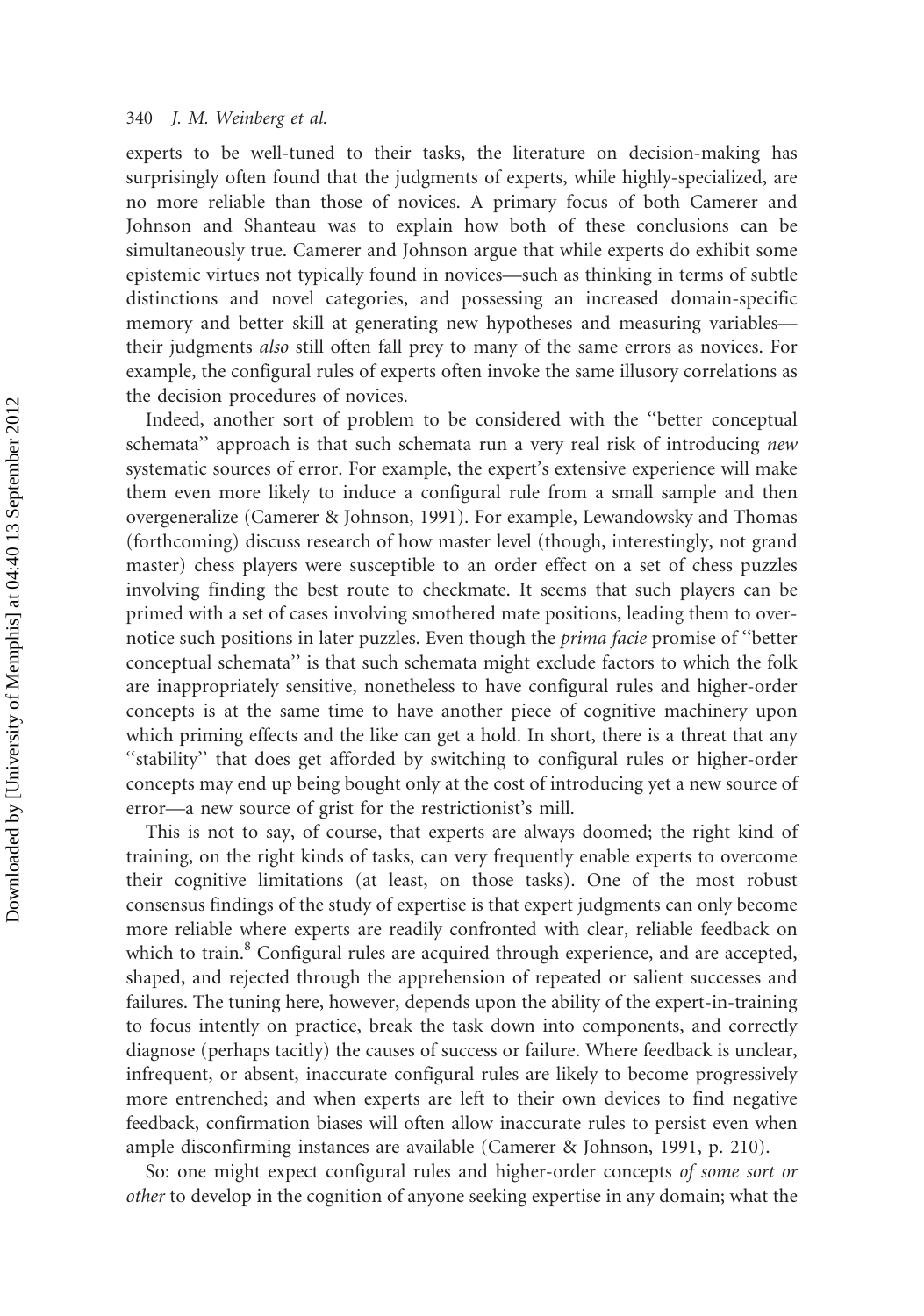cathedrist needs in the minds of philosophers, however, are epistemically virtuous concepts or rules. Given that the experts' specialized conceptual schemata often introduce new forms of error in many domains, and especially that experts in other domains often seem sensitive to the same sorts of order effects as novices (albeit in a different way), the cathedrist offering the expertise defense needs to provide substantive reasons to believe that the expertise defense's reliance on specialized conceptual schemata would not have to pay such a self-destructive bill. The natural response to these worries would be to argue that the training of philosophers is rich with the kind of clear, reliable feedback which would allow them to hew their conceptual schemata more closely to the philosophical truth. But what, specifically, might that feedback be?

There is a live possibility here that philosophers' intuitions about cases do not receive anything like the kind of substantial feedback required for such virtuous tuning. Worse still, various of the psychological mechanisms that can plague human cognition in general—overgeneralization, overconfidence, cognitive dissonance, attribution error, belief bias, belief perseverance, and so on—might very well lead philosophers to believe that we have attuned intuitions, even if in reality in many places we have simply been systematically reaffirming early impressions and incorrectly attributing our professional successes (e.g., in debate and publication) to their validity. We should certainly expect that *some* degree of non-virtuous tuning occurs in any discipline, and the degree to which it persists will be inversely proportional to the amount of reliable feedback received and the amount of motivation to correctly tune. Philosophers would be far from alone in this regard. Shanteau (1992) lists such highly-regarded professionals as stock brokers, psychiatrists, and intelligence analysts as ones in which such false expertise has been found.

Another suggestion might be that philosophers train their intuitions against other, already-certified expert intuitions. <sup>9</sup> But this appears to be a non-starter, since it just invites an explanatory regress: how did the purveyors of those intuitions develop their expertise? And whatever it is, why is it not *that* that we are appealing to in order to meet the restrictionist challenge, instead of attempting an expertise defense? One might appeal to something like the wisdom of the philosophical ages here, the slow accretion of certified cases over generations. But analytic philosophy's history does not seem to have a large amount to offer in such terms.

It is important to keep the relevant contrast domains firmly in mind here, for they are what will provide the meterstick by which we can evaluate just what works as the right kind of feedback, and in what needed amounts, in order to produce effective training of real expertise. The fields in which competent experts routinely develop are those like meteorology, livestock judging, and chess. In such areas, experts are confronted with a truly vast array of cases, with clear verdicts swiftly realized across a wide range of degrees of complexity or difficulty. Philosophy rarely if ever (outside its formal subareas) provides the same ample degree of well-established cases to provide the requisite training regimen. Feedback on errors in thought experimenting is more limited, usually only coming when we offer our arguments publicly in some way; such feedback is much more unclear and ambiguous even when it comes, as we will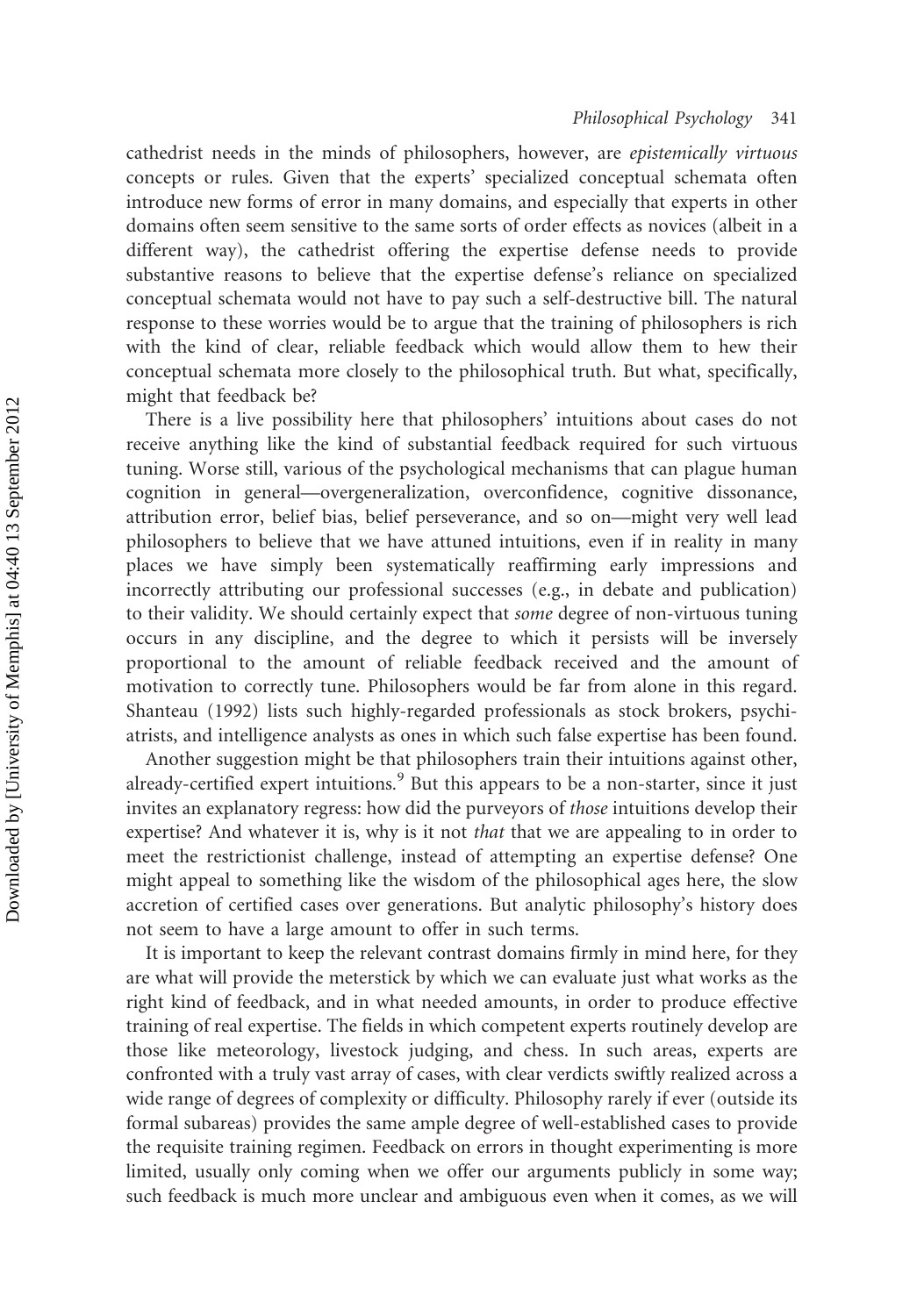often take those who do not share our intuitions simply to be themselves in error, and we can easily, even without meaning to, surround ourselves with like-minded intuiters; and when a correction signal final does materialize, it can come with timelags measured more in years than in the minutes or days more typical of the fields with more successful results of training. (Just ask yourself how often you change your mind about a thought experiment, and how long you have typically taken the case under consideration before finally undergoing such a change.) Most of all, the size of a typical philosophical ''training set'' seems to be orders of magnitude smaller than those in areas with successful inculcation of this sort of expertise. There may seem to be lots of, say, trolley cases, or fake barn cases, or teletransporter cases. But compared to, say, the number of times a chess player will have practiced a given opening en route to mastery, it seems that we are not even dealing in the same order of magnitude. This stark divergence between philosophical training regimens and those of areas in which expertise is well-documented is the sort of thing that attention to the relevant empirical literature can highlight, but which is obscured by unsubstantiated analogies to other disciplines.

In evaluating such claims, we would stress that it is important not to backslide into relying on an armchair sense of how much or what sorts of training is or is not sufficient. It would be very easy, very tempting, for philosophers to look at the rough handful of places where we do get some sort of feedback and say to themselves, selfreassuringly, ''yes, surely that's enough.'' But evaluating whether we should expect that philosophers have enough of it and of the right sort by the lights of the expertise literature requires examining that literature, and getting some sense of what the differences really are between the endeavors that do and do not regularly inculcate expert levels of competence in their practitioners. After all, one would expect pretty much all fields to have *some* degree of feedback, and for the authorities in those fields to generally think it sufficient for developing highly improved performance. Yet the science here indicates that many of them, even in highly respected fields, are simply wrong about that. The overall pattern of findings in this part of the psychological literature provide us reason to think that philosophers are in this latter category of the mildly self-deceived, and at a minimum, these considerations indicate that proponents of the expertise defense need to offer real, substantive scientific evidence that this is not so.

Now, there are some important philosophical exceptions that prove the rule here. There truly are some key distinctions that philosophers have wrung from their theorizing, and because we have ways of explicitly inculcating sensitivity to these distinctions in our students, we can train them in ways that one should expect to be epistemically successful. Use/mention, epistemological/metaphysical, semantic/pragmatic—we certainly think that philosophical training *can* inculcate expert conceptual schemata structured in terms of these dimensions. But the explicitness and clarity of these distinctions,<sup>10</sup> and of our tools for dealing with them, $11$  stands in very sharp contrast to the complete inarticulateness of the ...well, whatever it would be, that is supposed to help trained philosophers to categorize Gettier cases as non-knowledge, and to be insensitive to cultural biases and framing effects. This is why it is important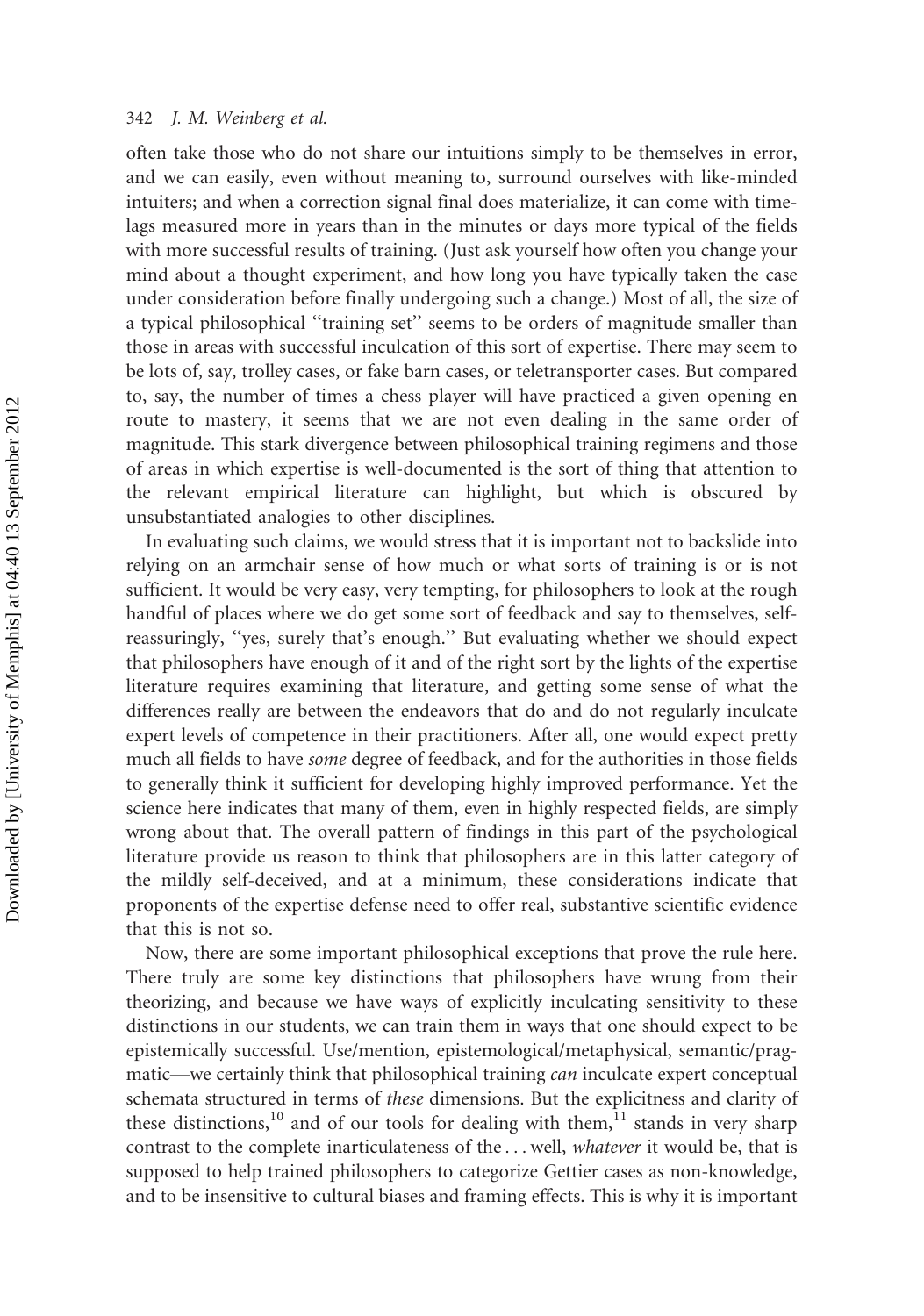that the experimental findings in the first piece of the restrictionist arguments not be explicable in terms of any such well-entrenched philosophical distinctions. Where such deflationary explanations of the experimental findings are successful, then a version of the expertise defense would be in good order: philosophers' education in these distinctions would predict precisely the sort of improvement over the untrained folk that is needed to block that third piece in the restrictionist's challenge. Yet such deflationary explanations have not yet proved generally successful. They simply have not managed to fit the patterns found in the data. (We will note two possible cases of deflationary counter-explanations in a footnote.)<sup>12</sup>

Another suggestion that might be made here is that philosophers may train on consonance with favored philosophical theories as their source of feedback. For example, perhaps a student comes to accept epistemological reliabilism, and over time ceases to have the ''standard'' Truetemp intuitions because they are judged inconsistent with her reliabilism. In this case, whether the intuition has been properly attuned or led astray depends upon whether reliabilism is true. Or, suppose that a philosopher answers that a thought experiment does not present a case of knowledge because the justification offered in the example is Gettiered. This philosopher is not thus reporting about an intuition concerning their knowledge concept directly, but more basically a judgment deploying the concept ''Gettiered justification.'' Whether that judgment provides a trustworthy assessment of the case as a case of nonknowledge thus depends on whether the right theory of knowledge prohibits Gettiered beliefs from counting as knowledge. In both cases, we would again have a regress, in this case one that percolates through one extra step of theory-formation: expert intuitions are trained upon entrenched theory, which is itself entrenched by its compliance with ... expert intuitions, about which we are still stuck having to ask how they were trained up in the first place. If the cathedrists already have some other way to tell which philosophical theories were true, then they can simply appeal to this source, and everyone can go home happy!

It seems, then, that both the suggestions that expert intuitions are trained against consonance with the intuitions of other experts, and that they are trained against favored philosophical theory, face persistent problems of explanatory regress. They can only begin to answer the restrictionist challenge if they help themselves to resources that would already suffice to answer the challenge. Such resources may yet be secured, and we offer no argument here that they cannot. Our point is the limited one that, should such resources be available, then they would be what is doing all the argumentative heavy-lifting, and the cathedrist would thus be offering something other than the kind of expertise defense that we are trying to problematize here.

## 3. Expertise as Better Theories?

## 3.1. The Hypothesis

Another story that we might tell about the source of expertise in philosophical intuiting begins with a rather uncontroversial thought. Time spent developing at least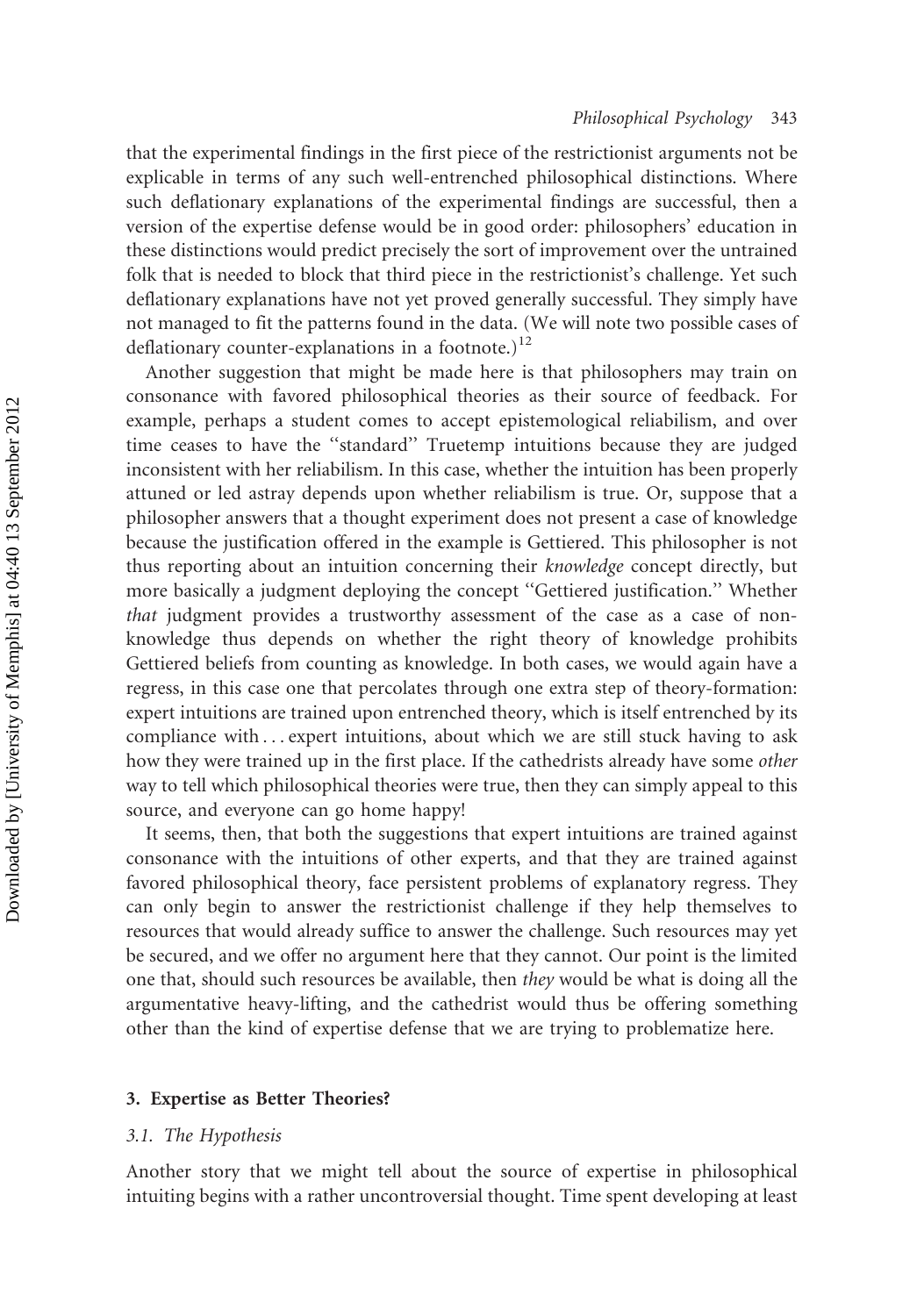a moderate understanding of a discipline's rich and well-established theories or principles is often repaid with more trustworthy domain-related judgments. That is why, for example, we may reasonably predict that those who had recently completed a course in physics will in at least some domain-related tasks outperform those with no formal instruction in physics. One such task, we might suggest (especially if we note that Newton's laws are taught in most, if not all, introductory courses), is to specify the trajectory that a ball will take when, in the absence of any external forces, it exits a curved, metal tube that is lying on its side. And, in this case, the prediction appears to bear out. McCloskey, Caramazza, and Green (1980) report that subjects who had recently completed one or more courses in physics were more likely to accurately predict that the ball will move in a straight line. Those with no formal instruction in physics were more likely to predict, inaccurately, that the ball will take a curved trajectory. It is plausible that what made the difference here is that, in carrying out the task, the former subjects, unlike the latter, applied some explicit bit of theoretical knowledge, specifically of Newton's law of inertia. (See also Norman et al., 2006, and Schmidt, Norman, & Boshuizen, 1990, for suggestions that this may apply in medical domain as well.)

The suggestion for philosophy, then, is that perhaps what makes philosophers expert intuiters is that they, unlike most undergraduates, have mastered philosophy's well-established theories or principles, materials which they bring to bear when evaluating their thought experiments.

One worry for this line of thought is that the deployment of explicit theory does not itself count as relevantly intuitive, as appeals to explicitly-believed theory may not meet some necessary conditions on intuitionhood (e.g., Lynch, 2006). We want to remain maximally neutral on questions about the necessary conditions for intuitionhood, and so it could be that some such judgments are among what philosophers have in mind when they talk about intuitions or that some satisfy the role traditionally assigned to intuitions. There's no need for us to fight that fight here. (And, importantly, we will not need to take a stance on this question in the critical discussion that follows.) Still, to satisfy those who are disinclined to regard such judgments as intuitions, we should mention that with a slight tweak we can make the theory-driven model applicable to unconsciously generated judgments as well. Perhaps the source of expertise in philosophical intuiting consists primarily in the mastery of philosophy's well-confirmed theories or principles, a mastery which is so thorough that the relevant material has become internalized, or incorporated within the philosopher's ''adaptive unconscious'' to borrow a term from Wilson (2002). (See also Anderson, 1982, on proceduralization or Karmiloff-Smith, 1992, on *modularization.*) The thought, then, is that the philosopher's mastery of the relevant material exercises its influence from this part of her cognitive apparatus. More fully, it is that when confronting a philosophical thought experiment, the adaptive unconscious quickly and quietly applies the internalized material to the targeted content in imagination. And, since the application of well-confirmed theories or principles tends to increase the reliability of domain-related judgments, intuitive or otherwise, the proponent of the expertise defense might suggest that we can expect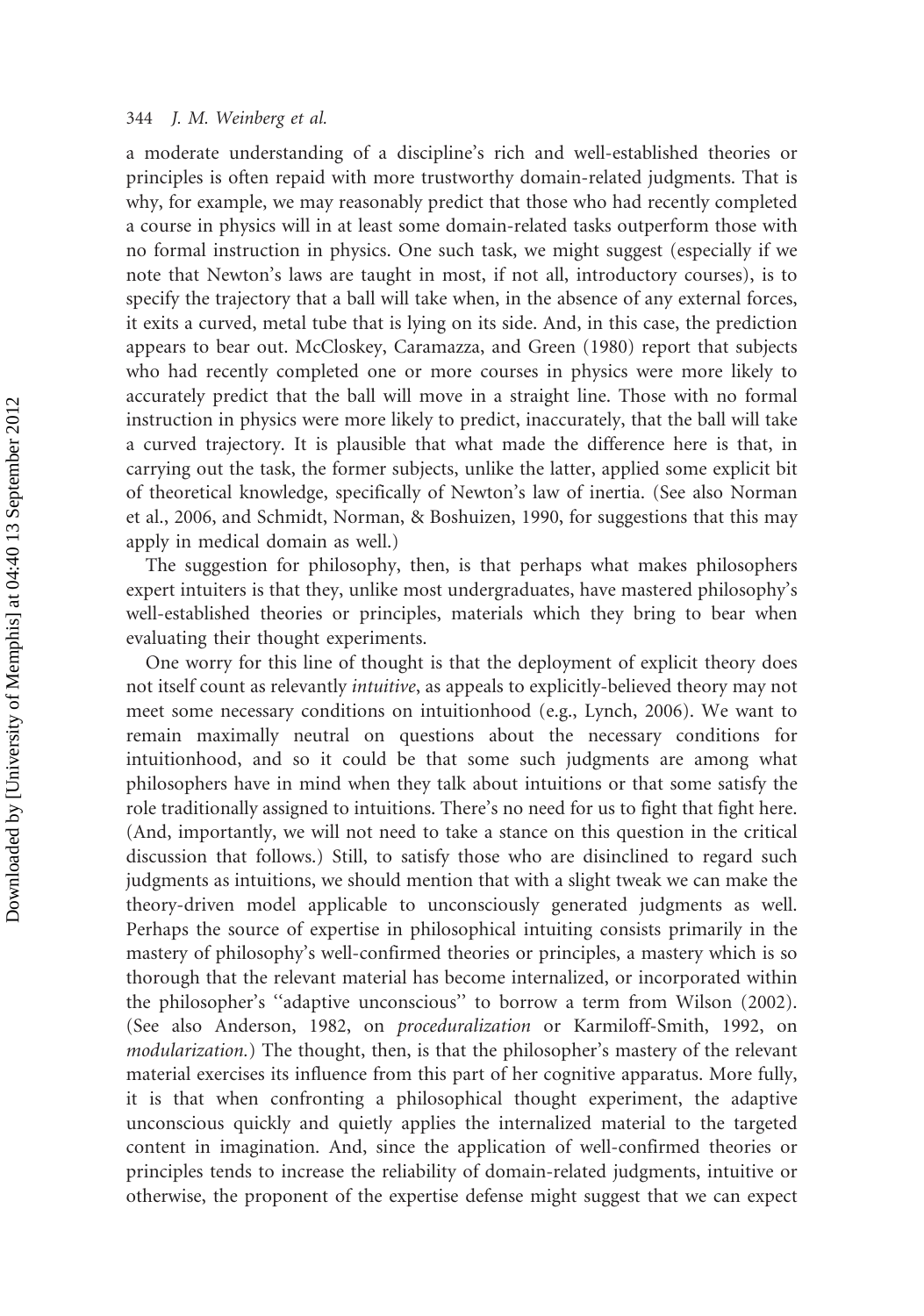professional philosophers to have an advantage over, say, the typical undergraduate at the evaluation stage of the intuition-generating process.

#### 3.2. The Critique

If the ''better theory'' hypothesis is to help meet the restrictionist challenge, then its proponent must claim both (i) that philosophers have such a stock of sufficiently entrenched theories and (ii) that their deployment of these theories would shield their intuitions against the irrelevant factors. For example, the proponent would claim that if we were to give philosophers the survey from Swain et al. (2008), their intuitions would fail to display an order effect as long as they are sure to apply the relevant theories to each case in the ordering. But we worry that, simply put, philosophy does not yet have in its hands the kinds of theories needed to do that kind of work. The problem here is that there is just no good candidate for a rich, wellestablished body of theory the mastery of which can constitute a relevant source of expertise for philosophers.

This is not to say that philosophers do not have *anything* that would count as such mastery. Historians of specific periods or figures surely have such, and those who work on the ''philosophy of X'' for various values of X will draw upon a large body of knowledge, such as art-critical practices, mathematics, or scientific psychology. And note that the restrictionist is not aiming to challenge the judgments of such philosophers about the contents of the domains they are working on.<sup>13</sup> Yet in the areas of philosophy in which appeals to intuition about cases are still central, such as epistemology and action theory, there is just nothing out there that can serve for ''solving a philosophy problem'' anything like the role that is played by the contents of a good physics textbook for solving a physics problem. There is, indeed, little enough even by way of settled, consensus theories in such areas to even imagine what such a textbook would look like.

Another area in which many philosophers today have an indisputable mastery of a base of established knowledge is in formal logic. But the sorts of patterns seen in the experimental results are not in any way formally inconsistent. Taking Gettier cases to be cases of knowledge is not a contradiction—it is just, at worst, false. Similarly, there is no reason to think that any individual subject in the Swain et al. (2008) study had an actually contradictory set of judgments. Part of what is disturbing is just that different subjects had different sets of internally-consistent judgments, where this difference seems to be driven by the order in which the cases were presented. So there is no reason to think that better training in logical reasoning and detection of fallacies would be of much help here.

Even if philosophers currently had some theories of the right sort, the claim that their application would sufficiently inoculate their intuitions against restrictiongenerating factors is a substantive empirical claim. So, if the proponent of the expertise defense means to answer restrictionism while staying firmly planted in her armchair, this model will not work for her. The following toy example well illustrates the claim's substantive nature. Suppose that the so-called traditional theory of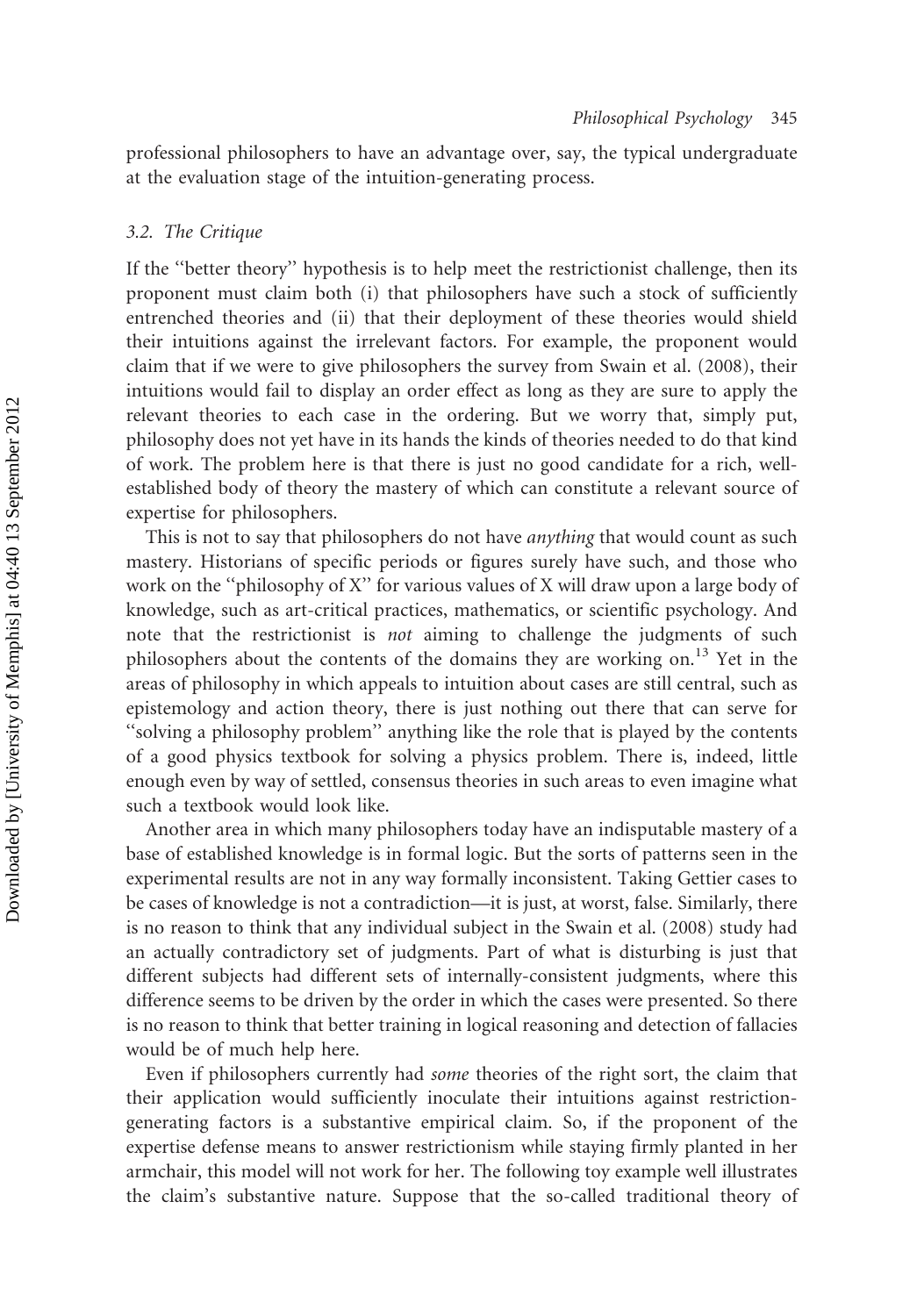knowledge, knowledge as justified true belief, is well-confirmed. The reader might think, then, that mastery of the content and the use of this theory is the key for stabilizing responses to the case orderings found in Swain et al. (2008). The thought is reasonable. But its truth or falsity is not armchair accessible. For all we know, the order effect arises because the clear cases of knowledge and non-knowledge differentially prime the cognitive structure(s) underlying categorizations of justified belief. If so, then the regular application of the traditional theory will not stabilize responses. The reason is that the locus of the instability is internal to the theory, so to speak. In a similar fashion, knowing that  $F = ma$  would not lead to identical calculations of an object's force across contexts if estimates of its mass or acceleration were to vary across contexts. The reader might reply that what is needed then is a well-confirmed theory of justified belief. But that fails to address the root cause of the problem for the armchair proponent of the theory-driven model. How philosophically irrelevant factors affect our intuitive processes, and so whether the application of a theory or two can inoculate against their effects, are in general complex contingent matters. Such matters tend to be too messy for cognizers like us to discern from armchairs. The upshot is that whether the ''better theory'' hypothesis can meet restrictionism's challenge is a serious empirical question, one that philosophers should feel free to take up—scientifically, that is.

But, even setting aside this problem, the fact that philosophers' intuitions are in tune with our best philosophical theories doesn't show that they are immune from the kinds of problematic sensitivity that form the basis of the restrictionist challenge. That is, not unless it is presupposed that our best philosophical theories are supported by intuitions that are themselves immune from that kind of problematic sensitivity. But, if we could already be assured of that, then we would already have reason to take the restrictionist challenge as met. We find ourselves in the same explanatory regress as seen in the case of conceptual schemata.

#### 4. Expertise as Practical Know-How about Considering Hypotheticals?

The two models of expert competence we have considered thus far both apply to the evaluative component of the intuiting process—the stuff that, once you're entertaining the hypothetical, tells you whether or not you've got an instance of the target property on your hand. Yet it might also be the case that philosophical training might improve one's competence at thought experiments by inculcating a skill at how best to entertain the hypotheticals in the first place. Much of the literature on expertise concerns not just factual competences but procedural ones (e.g., Anderson, 1982). And while it may be obvious that expertise in domains such as sports require such ''knowledge how'' as much as or more than ''knowledge that,'' the relevance of procedural expertise also applies to such domains as auditing (Bonner & Walker, 1994), electronic circuitry diagnostics (Carlson, Khoo, Yaure, & Schneider, 1990), molecular biology (Sahdra & Thagard, 2003), and scientific reasoning more generally (Kuhn, 1989; Tchirgi, 1980; Zimmerman, 2000; though she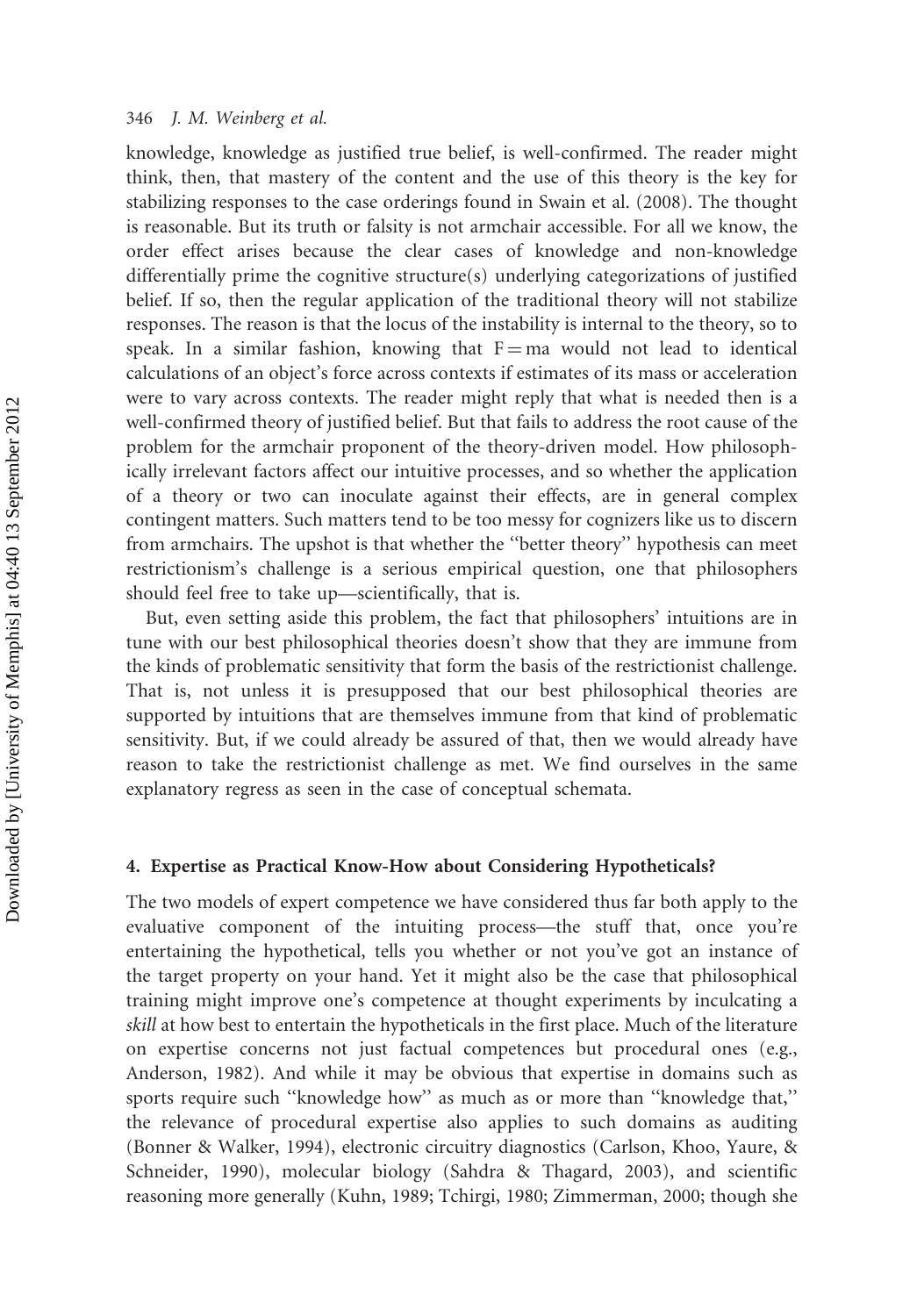emphasizes that you can't totally disentangle skill from knowledge here). Procedural expertise can be expected to be found not just in sensorimotor tasks, but also in cognitive ones; for example, VanLehn writes, in the course of a summary of the history of psychological research on expertise, ''phenomena that were often associated with motor skills, such as the power-law of practice and the identical elements model of transfer, were found to be important with cognitive skills as well'' (1996, p. 515). So one might conjecture that philosophers, due to the specific training of their profession, might well outperform novices in intuition-mongering even if they were using the same evaluative capacities as the novices.

So we wish to explore the question: can philosophers be expected to have any particular expertise in the procedural aspects of intuition-mongering? But we run up against an initial challenge, which is that it is not quite clear what specific hypotheses of such expertise might be good contenders here. We have some idea what it would mean to have conceptual schemata that are more closely or efficiently hewed to the borders of its target, or to deploy a rich and well-established theory to derive an answer to a question. But here there are no *obvious* candidates for what a philosopher's procedural expertise might consist in—if it is to be something that would provide an appropriate cathedrist response to the restrictionist challenge, along the lines of the dialectic set forth at the end of section 1.

For example, one might conjecture that the folk in general pay less attention to the particulars of a case than philosophers do—that philosophers have a better ability to properly get all those details out of the description of the scenario, and entertain them fully in their imaginations. The conjecture is certainly plausible in light of work done on experts in other domains. Chase and Simon (1973), for example, report that a chess master, after having observed a chessboard for no longer than five seconds, can reproduce on average the placement of 16 out of 25 pieces, as long as they are arranged in a manner that can arise in actual chess matches. If they are arranged randomly, a master can reproduce very few placements, performing as novices do in both conditions. And this kind of finding is not isolated to chess. Similar results have been found with knowledgeable baseball fans (Spilich, Vesonder, Chiesi, & Voss, 1979), computer programmers (McKeithen, Reitman, Rueter, & Hirtle, 1981), medical diagnosticians (Patel & Groen, 1991), and even juvenile burglars (Logie, Wright, & Decker, 1992). It seems that, across lots of domains, experts have an expanded ability to extract quickly and to store temporarily lots of domain-related information. It is plausible that, when entertaining thought experiments, philosophers do as well. (Though one might also plausibly conjecture that the folk will pay more attention to the particulars, as opposed to deploying more abstract schemata. As we have stressed throughout, armchair theorizing about these psychological matters is highly unreliable! But put that aside for now.)

One might thus predict a systematic variation between the folk and trained philosophers, regarding cases in which the correct verdict turns on a very subtle detail. But that's not what is needed here, dialectically.<sup>14</sup> This hypothesis will not help explain away a difference in intuitions found between different groups of the folk, or between different orders of consideration of cases by the folk, that would lead us to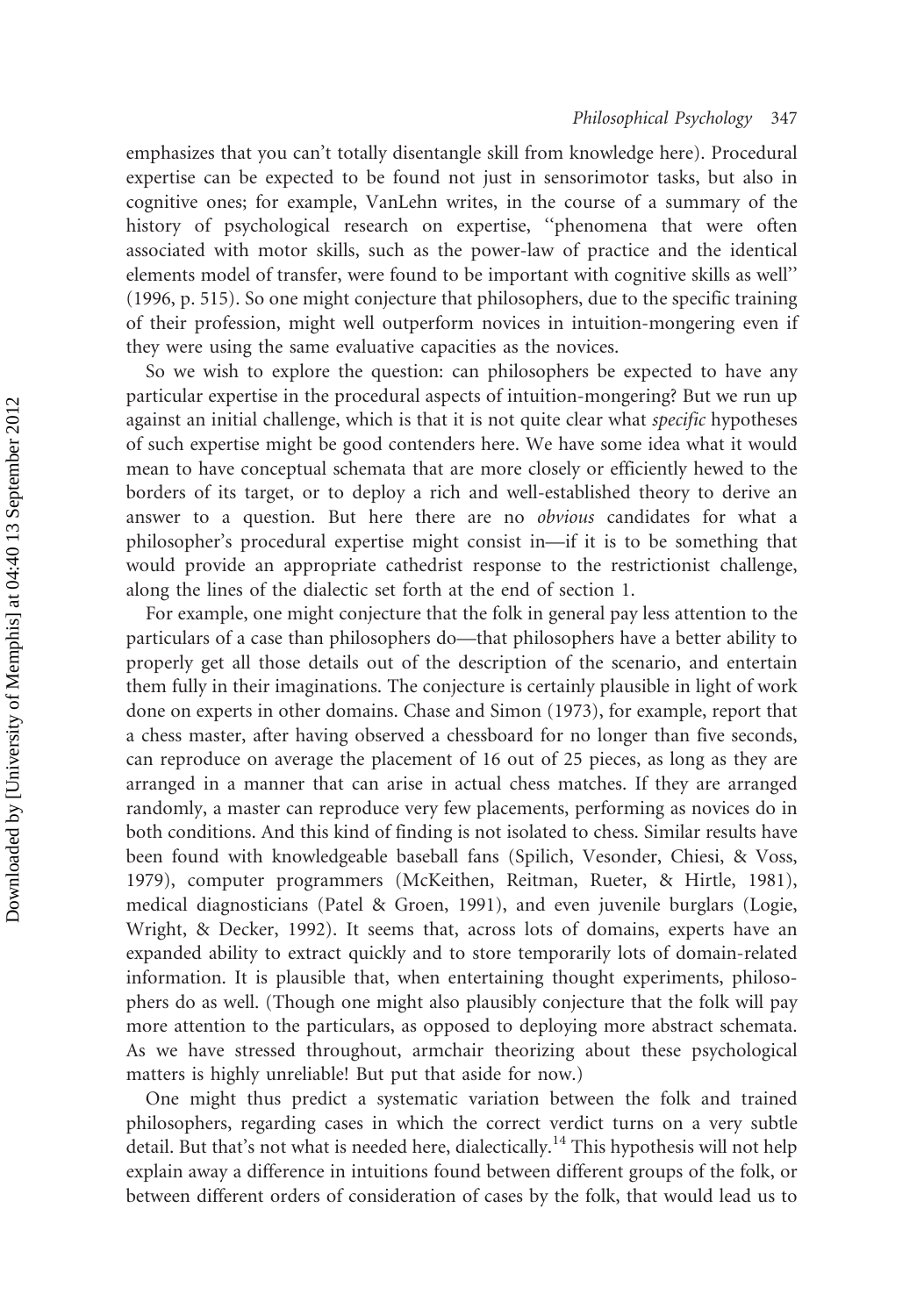expect philosophers not to recapitulate the same variation. This particular hypothesized difference in skill does not do that, since it does not predict the right kind of systematic differences in reported intuitions.

One kind of difference that might make a difference here is suggested by a move that Ernest Sosa offers to fend off one part of the challenge:

When we read fiction we import a great deal that is not explicit in the text. We import a lot that is normally presupposed about the physical and social structure of the situation as we follow the author's lead in our own imaginative construction. And the same seems plausibly true about the hypothetical cases presented to [the] subjects. Given that these subjects are sufficiently different culturally ... they may, because of this, import different assumptions as they follow in their own imaginative construction the lead of the author of the examples... . Perhaps, for example, subjects who differ enough culturally ...will import ... different background assumptions about how likely it is that an American who has long owned an American car will continue to own a car and indeed an American car. (2009, pp. 107–108)

As it stands, this proposal has two big problems, of different kinds. First, it depends very strongly on a thoroughly unsubstantiated double-''perhaps'': that the East Asian and Western European subjects actually had substantially different background assumptions in the first place; and that such different assumptions would sufficiently influence their knowledge attributions to bring about the observed differences. Whether the 'perhaps' is also an 'in fact' only be settled by a systematic empirical investigation of a sort that cannot be conducted from the armchair.

The second problem is articulated in Alexander and Weinberg (2007):

If we cannot know that two experimental subjects are really disagreeing when they have putatively divergent intuitions, it would follow that we cannot know that two philosophers are really agreeing when they have putatively convergent intuitions. A skepticism about intuitions would be the result. Sosa's argument would thus score a victory for armchair philosophy that is both Pyrrhic and Pyrrhonian. (pp. 67–68)

In our terms here, Sosa's proposal is not one that would predict that philosophers should be immune to the cultural difference in the first place, and if we have to worry about such differences in filling-in, then we will have to worry about them with philosophers as much as the laity.

But it is here that an expertise-as-know-how proposal might be able to do some work. Plausibly, philosophers' training produces a standardization of what does or does not get filled in, such that cultural differences would not be reproduced. (Some of the possible psychological machinery of such a standardization, in terms of what is involved in mastering a genre, is considered in Weinberg, 2008.) Now, whether or not this is so is also an empirical question that would require some systematic investigation to decide, and its ultimate relevance would still depend on the issue mentioned above, as to whether or not the cultural differences can be explained in terms of differences in filling-in in the first place. So we do not think that this hypothesis is one that can now be counted as already meeting the restrictionist challenge. We offer it as an example of one kind of direction in which future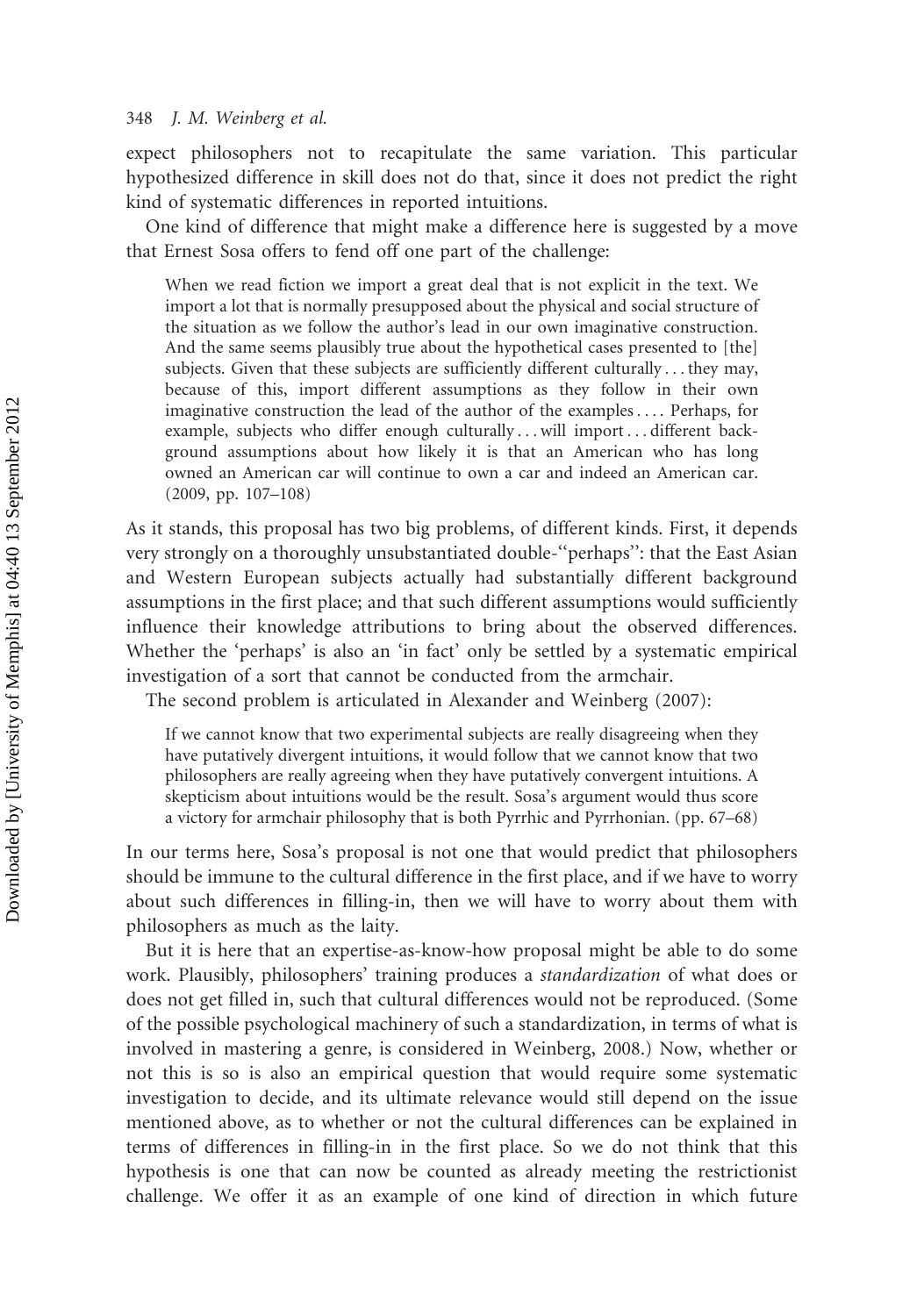investigations into philosophical expertise might extend, and which could, should such investigations pan out, ultimately play a substantial role in meeting that challenge.<sup>15</sup> Though this has not been the most popular type of appeal to expertise made by cathedrists, it nonetheless may have a better chance of success than the appeals to finely-tuned conceptual schemata or better theories, which on inspection have not seemed shown themselves to be very plausible avenues of response to the restrictionist. We would encourage cathedrists—or anyone else—interested in the idea of philosophical expertise to try to develop some further hypotheses of thought experiment know-how that might serve here. The process of doing so, and of testing such hypotheses scientifically, would at the very least begin to shed more light on this cognitive activity that still lies at the dark heart of current analytic methodology.

We would note, though, that at least some good hypotheses for expert skills will not have any obvious parallels for philosophers, namely, those that involve developing a skill at using an external tool. Experts are often not such not purely in virtue of their own freestanding cognitive excellences, but because of their possession of and mastery with various external decision aids (and their failure to do so can sharply limit the excellence of their performance; see Shanteau, 1992; Sieck & Arkes, 2005). Where philosophers have something like that, we should expect training to be able to produce an appropriate skill, as with the proof techniques of formal logic as an aid to judgments of validity. But we do not currently have anything of this sort for judgments about cases of knowledge, or personhood, and so on.

#### 5. Conclusion

Cathedrists can no longer offer quick armchair analogies between philosophers' judgments about thought experiments, and those of the practitioners of other fields in their own home domains. First and foremost, they cannot do so because the nature and extent of philosophical expertise in the relevant task, especially with regard to the kind of effects that restrictionists are talking about, is not a question that is particularly amenable to armchair inquiry. Answering it will require systematic and controlled empirical investigation; in other words, science.

Second, attention to the extant scientific literature suggests—though it certainly does not prove—that there are key disanalogies here. In general, other disciplines develop expertise in places where there are robust sources of feedback which can serve as a teaching signal for the would-be expert. The theories of the physicist, or the predictive models of the meteorologist, or even just the clear win/loss/draw signal at the end of the game for a chess player—these all provide the requisite sort of external check for which philosophers have drastically less that is comparable for their intuitive judgments about thought experiments. A further disanalogy that may be relevant here is that other areas by and large do not rely so centrally and heavily on their expert judgments as the key source of data for their further activities. So failures to develop real expertise in these particular judgment tasks in philosophy will have a much greater negative impact than it might in other professions.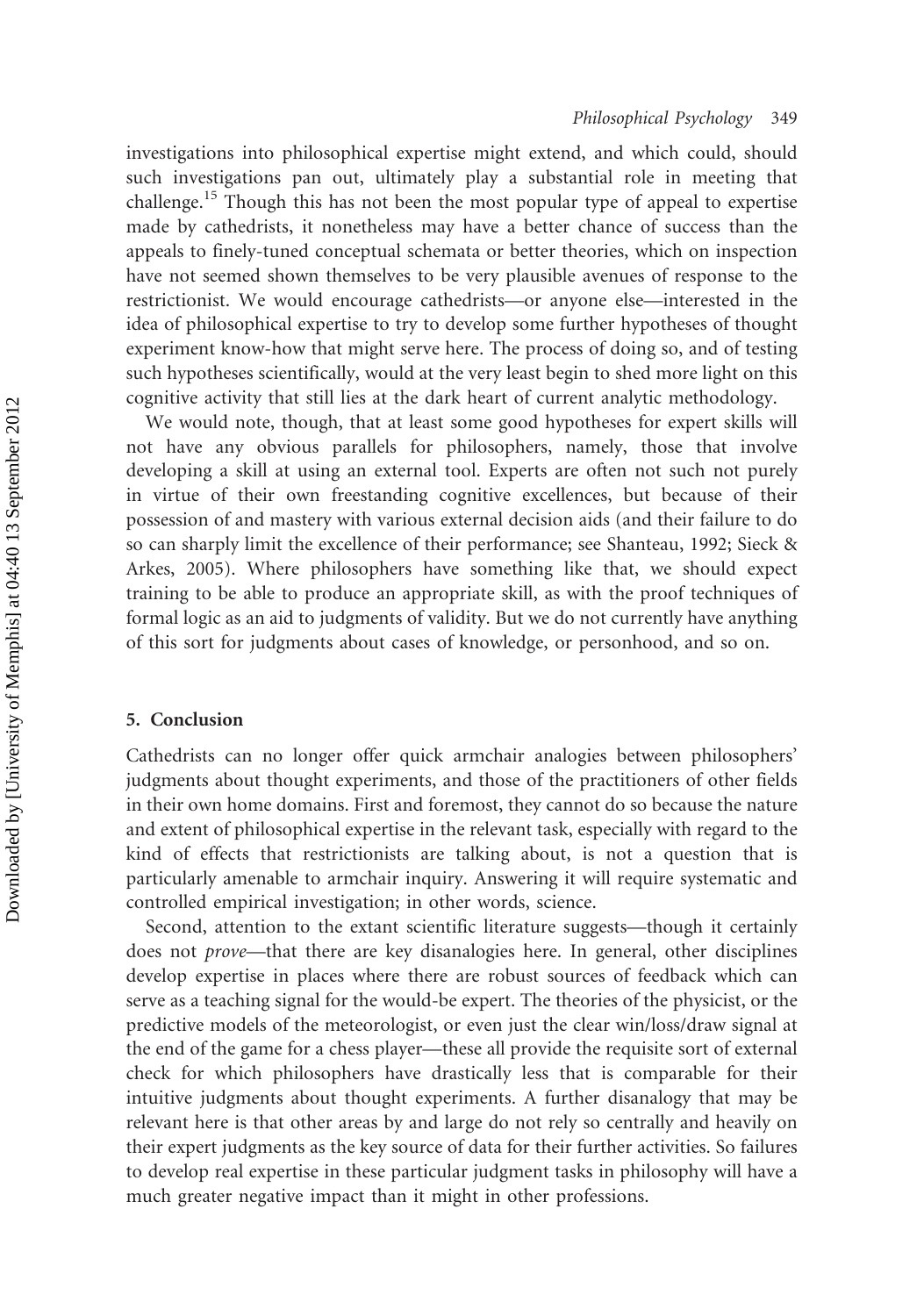The main point of our paper is to point out that playing the ''expertise card'' is not at all the trump in this debate that some philosophers have thought. Even if philosophers do, as a matter of fact, turn out to have the right sort of cognitive differences from novices to shield them from the restrictionist's findings, this isn't any help to the cathedrists unless they are willing to do a lot more work, and the right kind of work, to show that this really is so. Cathedrists offering the expertise defense have generally seemed to do so in order to close down a line of argument, namely, the restrictionist's argument from various results of experimental philosophy. Yet it turns out that they have at best only opened up this matter for discussion, and for further scientific investigation. We welcome further attempts to clarify what the nature of any philosophical intuitive expertise might be, and whether and how it might be inculcated, either by our practices as they stand or, perhaps more interestingly, by new practices as they might be developed. That philosophers have no reason to expect now, and from the armchair, that we are intuitive experts of the required sort, is not in itself a reason to think that we could not become, with the help of scientific psychology, the kind of experts that some cathedrists have assumed that we must already be.

#### Acknowledgements

This paper is highly collaborative, and authors are listed in reverse alphabetical order. The authors would like to thank Joachim Horvath; Edouard Machery; Stephen Stich; the organizers and participants of the 2008 ''Armchair in Flames?'' workshop at the University of Cologne; the philosophy faculty of the University of Nevada – Las Vegas; our colleagues at the Experimental Epistemology Laboratory; the organizers and participants of the 2009 ''Philosophy Without Intuitions?'' Conference at the Arche Centre at St. Andrews, especially Jonathan Ichikawa and Timothy Williamson; and an anonymous referee for this journal, for valuable feedback on earlier drafts of this paper.

#### Notes

- [1] This is not to foreclose on the possibility of other lines of response, e.g., a parity of reasoning argument suggesting that the restrictionist's arguments would have to be skeptical and/or self-undermining. We will not consider such arguments here (though see Weinberg, 2007.)
- [2] See Myers (2009) for a timely review of the literature. See also Devitt (2006) for a somewhat dissenting view on the expertise of linguists; but see also Culbertson and Gross (forthcoming).
- [3] For a review, see Machery (2009, chapters 1–2).
- [4] See also Murphy (2002) for other views on the connections between expertise and concepts.
- [5] This is their usage; again, we intend to remain agnostic here on all questions as to the nature of concepts. Note also that ''higher-order concept'' here does not have what its default meaning might be to an analytic philosopher, i.e., that it be a concept pertaining to other concepts. Rather, the idea is that it is a concept that operates at a further remove from the most immediate details of a situation.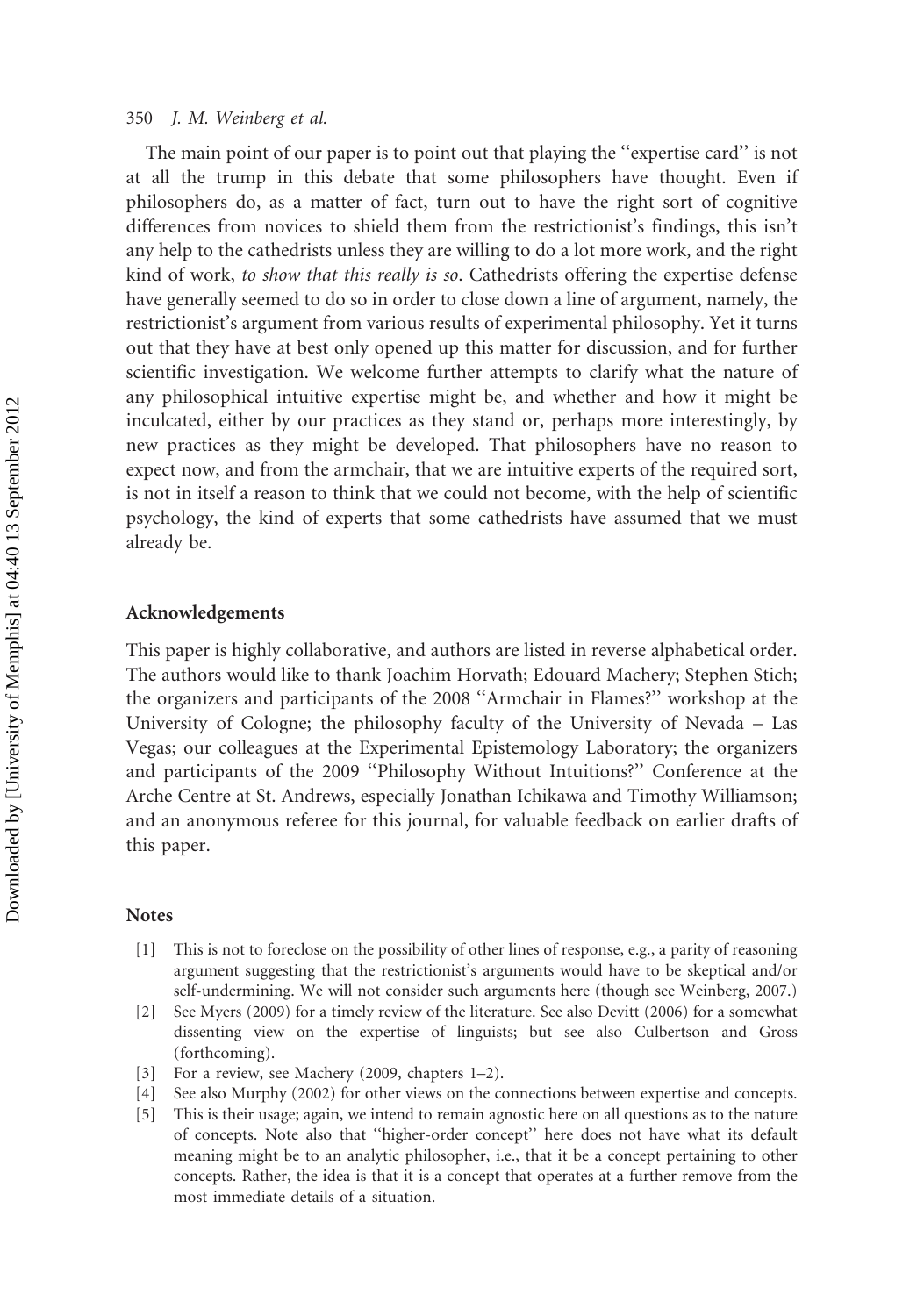- [6] For another approach to this idea in a domain perhaps more similar in structure to philosophy, see Zeitz (1994) on the differences in the ''derived representations'' of literary experts from those of non-experts.
- [7] Boishuizen and Schmidt do not intend their hypothesis to conflict with other more familiar explanations of such results, e.g. that experts acquire more sophisticated scripts or are capable of managing larger and more specialized working memory chunks. They only introduce ''encapsulation'' to emphasize the ability of experts to unpack their chunks and verbalize lower-level justifications when needed.
- [8] For more on the importance of reliable feedback, deliberate practice, concentration, and effective metacognition in the acquisition of expertise, see Ericsson, Krampe, and Tesch-Roemer (1993); Ericsson and Lehmann (1996, pp. 278–279); Feltovich et al. (2006, p. 60). Interestingly, Ericsson (2006) notes many domains where expert performance actually appears to worsen, in the face of continued experience, as a function of years since graduation from a training program.
- [9] Another possibility unrelated to expertise but worth mentioning at this point is that philosopher's intuitions may not be tuned at all, but rather those students who fail to have the ''consensus'' intuitions on particular thought experiments get ''weeded out'' of programs (e.g., ''I could not do metaphysics because I simply did not have the appropriate intuitions''). While no real tuning would occur in this case, the end result would be the same.
- [10] Which is not to say that these distinctions are without significant extant philosophical puzzles! Indeed, one might wonder whether these distinctions can possibly count as clearer than the knowledge/non-knowledge distinction itself, and if philosophers are unproblematically masters of those more esoteric distinctions, how can we consistently aim to make trouble for such plain vanilla ones as knowledge/non-knowledge. But this would be to compare apples to oranges: restrictionists are not at all trying to undermine the general distinction between knowledge and its lack. They are more worried, rather, about some particular contours of that distinction, and more to the point, about how we are to determine the more subtle twists and turns in that perimeter. In areas where the distinctions like pragmatics/semantics become similarly problematic, so too will they provide less help in sifting reliable from unreliable uses of intuitions. It is not a matter of which distinctions are or are not somehow intrinsically clear, for almost all distinctions will have problematic and unproblematic zones. Rather, it is a matter of which distinctions have proved useful in offering at least some calibration of our intuitive methods.
- [11] Consider our wealth of notational resources that philosophers have developed for helping to keep use straight from mention, or the set of tests (like explicit cancellation) we can apply to help disentangle pragmatic from semantic implicature.
- [12] Some have noted that a speaker meaning/semantic meaning distinction may offer the means to such an argument with regard to the initial Machery et al. (2004) findings; see, e.g., Deutsch (2009) but also Deutsch, Carroll, Sytsma, and Machery (unpublished manuscript) for a empirical disconfirmation of such an argument. A clearer case is in the socio-economic status results of Weinberg et al. (2001). Because (i) the researchers there did not use any comprehension checks; (ii) the cases in which they found SES-based differences were long and complicated; and (iii) the low-SES (i.e., non-college-educated) subjects differed from the high-SES subjects by being closer to 50%—it follows that the pattern of answers they observed might just be a matter of the low-SES subjects very likely not comprehending the cases as well as the high-SES subjects, and thus just guessing more. Note that the viability of this confound depends essentially on very specific methodological issues, the particular pattern of this one set of observations, and the independent high likelihood of the hypothesis. Any attempts to provide such confounds for other findings must satisfy similar standards.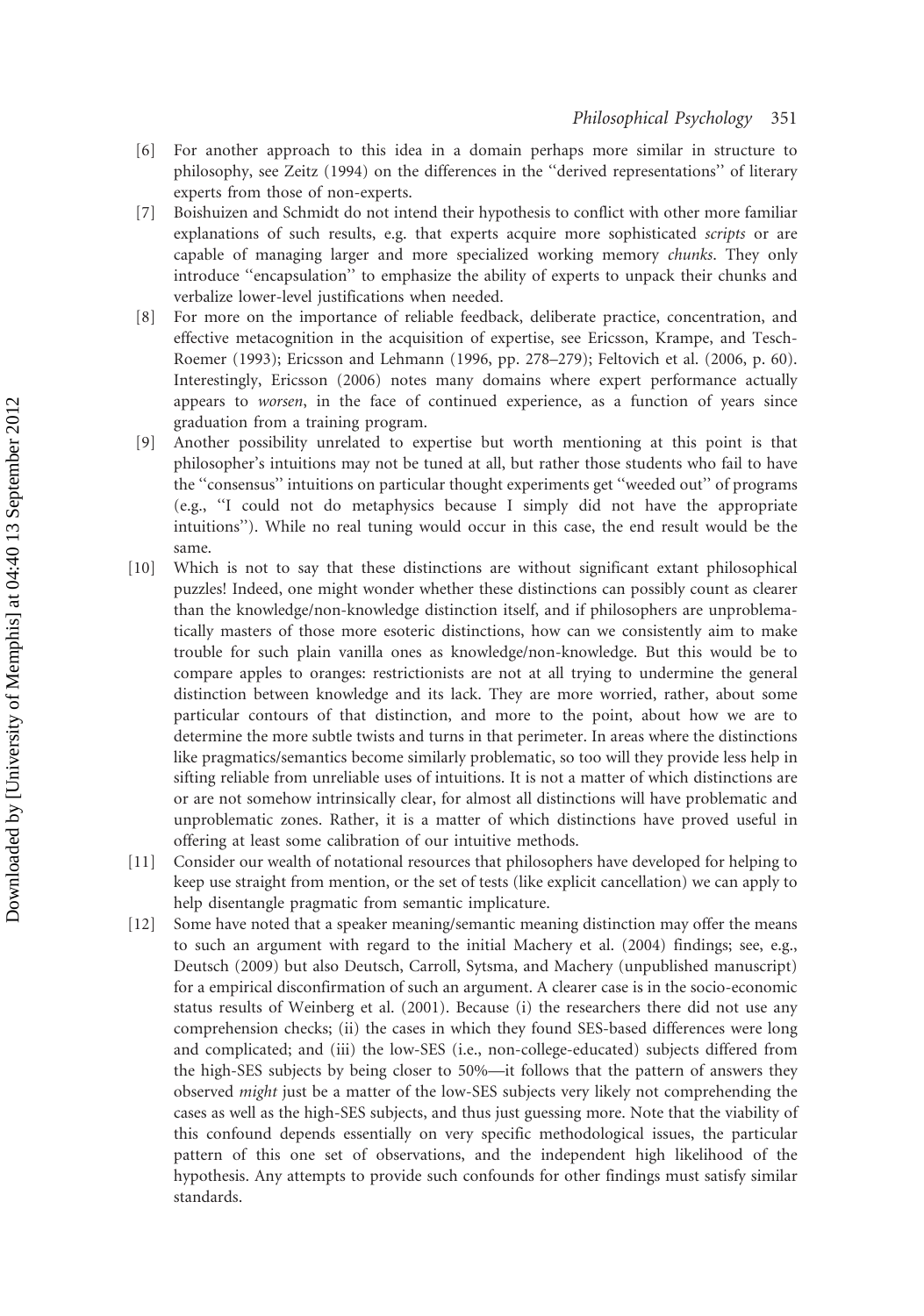- 352 J. M. Weinberg et al.
- [13] Which is not to say that such ''philosophers of X'' couldn't often have their judgments improved by a serious inclusion of experimental methods in their toolbox. Since these areas are often vast, it is easy for a philosopher—for anyone—to over-generalize from what may turn out to be a biased or otherwise limited sample. See, e.g., Stotz and Griffiths (2004).
- [14] With some, albeit very few, exceptions; see note 13.
- [15] Sosa has recently offered a counter-response to these objections, pointing out that philosophical thought experiments take place in a context of active, reflective dialogue in which all parties are aiming for mutual comprehension. His hypothesis, then, is that such a setting allows us to be sufficiently sure that we (philosophers) are all filling-in in the same way. This also strikes us as a plausible hypothesis, but, again, one that would require actual empirical investigation. (We would note that it is not clear how it applies to the philosophical community on the whole—most philosophers encounter the thought experiments of most other philosophers only in asymmetric third-person settings like the printed page, and even a conference Q&A allows for only very limited exchange. For our purposes here, though, it is enough to note that Sosa's suggestion instantiates a different kind of cathedrist strategy, one that appeals not to the expertise of individual armchair practitioners, but rather to the extended set of social epistemic practices in which the armchair appeals to intuition are embedded. This category of cathedrist reply is one that we find intriguing, and certainly worthy of further exploration and critical consideration.

#### References

- Alexander, J., & Weinberg, J. M. (2007). Analytic epistemology and experimental philosophy. Philosophy Compass, 2, 56–80.
- Anderson, J. R. (1982). Acquisition of cognitive skill. Psychological Review, 89, 369–406.
- Anzai, Y. (1991). Learning and use of representations for physics expertise. In K. A. Ericsson & J. Smith (Eds.), Toward a general theory of expertise: Prospects and limits (pp. 64–92). Cambridge: Cambridge University Press.
- Ariely, D., Lowenstein, G., & Prelec, D. (2003). Coherent arbitrariness: Stable demand curves without stable preferences. Quarterly Journal of Economics, 118, 73–106.
- Bonner, S. E., & Walker, P. (1994). The effects of instruction and experience on the acquisition of auditing knowledge. The Accounting Review, 69, 157–178.
- Boshuizen, H. P. A., & Schmidt, H. G. (1992). On the role of biomedical knowledge in clinical reasoning by experts, intermediates and novices. Cognitive Science, 16, 153–184.
- Brown, C. (2009). Order effects and the audit materiality revision choice. The Journal of Applied Business Research, 25, 21–36.
- Camerer, C. F., & Johnson, E. J. (1991). The process-performance paradox in expert judgment: How can experts know so much and predict so badly? In K. A. Ericsson & J. Smith (Eds.), Toward a general theory of expertise: Prospects and limits (pp. 195–217). Cambridge: Cambridge University Press.
- Carlson, R. A., Khoo, B. H., Yaure, R. G., & Schneider, W. (1990). Acquisition of a problem-solving skill: Levels of organization and use of working memory. Journal of Experimental Psychology, 119, 193–214.
- Charness, N. (1991). Expertise in chess: The balance between knowledge and search. In K. A. Ericsson & J. Smith (Eds.), Toward a general theory of expertise: Prospects and limits (pp. 39–63). Cambridge: Cambridge University Press.
- Chase, W. G., & Simon, H. A. (1973). Perception in chess. Cognitive Psychology, 4, 55–81.
- Culbertson, J. & Gross, S. (forthcoming). Are linguists better subjects? British Journal for the Philosophy of Science.
- Cullen, S. (forthcoming). Survey-driven romanticism. European Review of Philosophy.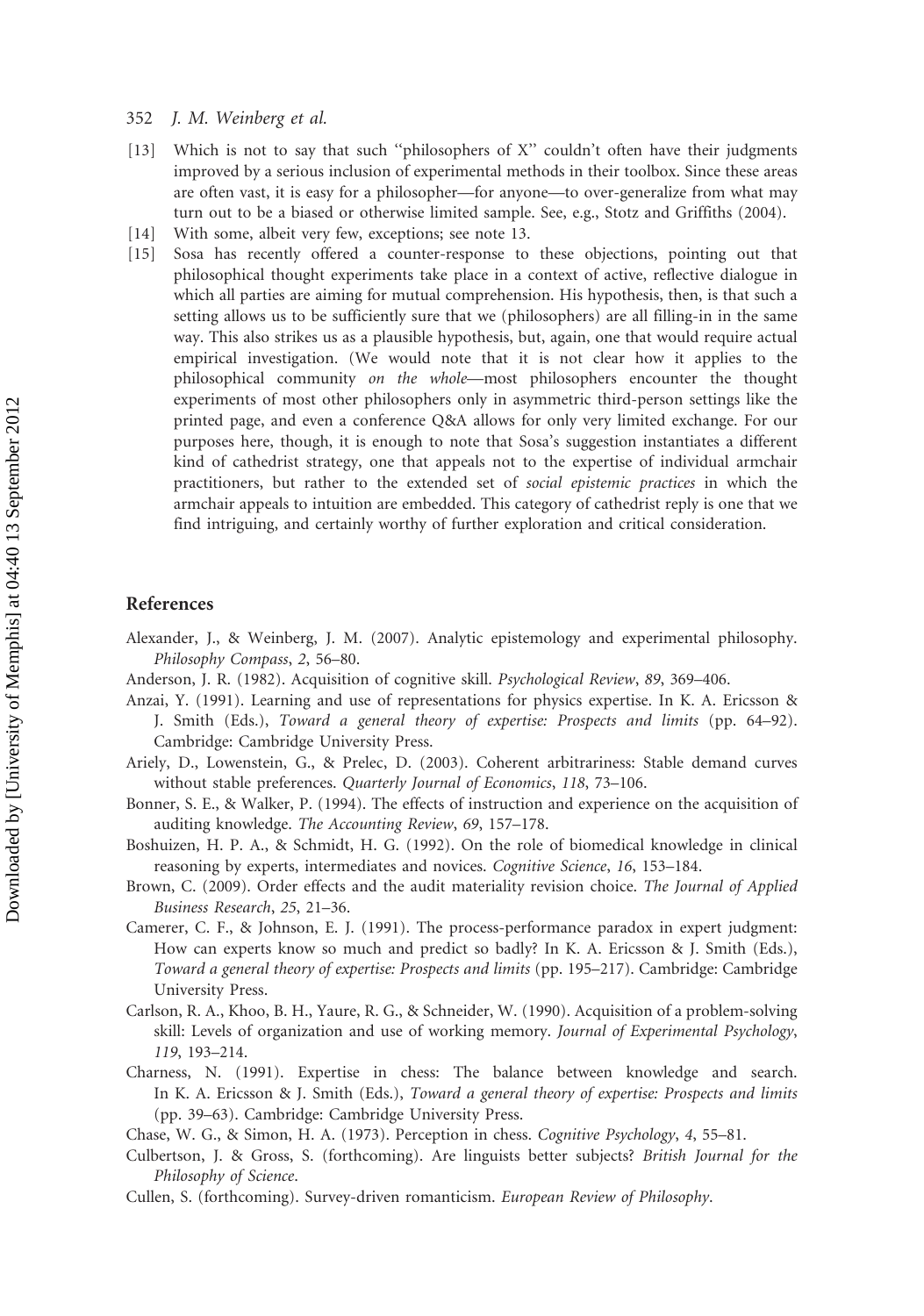- Damisch, L., Mussweiler, T., & Plessner, H. (2006). Olympic medals as fruits of comparison? Assimilation and contrast in sequential performance judgments. Journal of Experimental Psychology: Applied, 12, 166–178.
- Deutsch, M. (2009). Experimental philosophy and the theory of reference. Mind  $\mathcal C$  Language, 24, 445–466.
- Deutsch, M., Carroll, C., Sytsma, J., & Machery, E. (unpublished manuscript). Cross-cultural semantics and the speaker's/semantic reference distinction.
- Devitt, M. (2006). Intuitions in linguistics. British Journal for the Philosophy of Science, 57, 481–513.
- de Groot, A. D. (1978). Thought and choice in chess (2nd ed.). The Hague: Mouton (Original work published 1946).
- de Waal, F. (2003). Silent invasion: Imanishi's primatology and cultural bias in science. Animal Cognition, 6, 293–299.
- Ericsson, K. A. (2006). The influence of experience and deliberate practice on the development of superior expert performance. In K. A. Ericsson, N. Charness, P. J. Feltovich, & R. R. Hoffman (Eds.), The Cambridge handbook of expertise and expert performance (pp. 685–706). Cambridge: Cambridge University Press.
- Ericsson, K. A., Krampe, R. Th., & Tesch-Roemer, C. (1993). The role of deliberate practice in the acquisition of expert performance. Psychological Review, 100, 363–406.
- Ericsson, K. A., & Lehmann, A. C. (1996). Expert and exceptional performance: Evidence of maximal adaptation to task constraints. Annual Review of Psychology, 47, 273–305.
- Feltovich, P. J., Prietula, M. J., & Ericsson, K. A. (2006). Studies in expertise from psychological perspectives. In K. A. Ericsson, N. Charness, P. J. Feltovich, & R. R. Hoffman (Eds.), The Cambridge handbook of expertise and expert performance (pp. 41–67). Cambridge: Cambridge University Press.
- Garb, H. N. (1989). Clinical judgment, clinical training, and professional experience. Psychological Bulletin, 105, 387–396.
- Goldman, A. I. (2007). Philosophical intuitions: Their target, their source, and their epistemic status. Grazer Philosophische Studien, 74, 1–26.
- Hales, S. D. (2006). Relativism and the foundations of philosophy. Cambridge, MA: MIT Press.
- Jackson, F. (1998). From metaphysics to ethics: A defense of conceptual analysis. Oxford: Oxford University Press.
- Karmiloff-Smith, A. (1992). Beyond modularity: A developmental perspective on cognitive science. Cambridge, MA: MIT Press/Bradford Books.
- Kuhn, D. (1989). Children and adults as intuitive scientists. Psychological Review, 96, 674–689.
- Labov, W. (1975). Empirical foundations of linguistic theory. In R. Austerlitz (Ed.), The scope of American linguistics (pp. 77–133). Lisse: Peter de Ridder.
- Labov, W. (1996). When intuitions fail. Chicago Linguistics Society, 32, 77–105.
- Lewandowsky, S., & Thomas, J. L. (forthcoming). Expertise: Acquisition, limitations, and control. In F. T. Durso (Ed.), Reviews of Human Factors and Ergonomics: Vol. 5. Santa Monica: Human Factors and Ergonomics Society.
- Logie, R., Wright, R., & Decker, S. (1992). Recognition memory performance and residential burglary. Applied Cognitive Psychology, 6, 109–123.
- Ludwig, K. (2007). The epistemology of thought experiments: First person versus third person approaches. Midwest Studies in Philosophy, 31, 128–159.
- Lycan, W. (2006). On the Gettier problem problem. In S. Hetherington (Ed.), Epistemology Futures (pp. 148–168). Oxford: Oxford University Press.
- Lynch, M. P. (2006). Trusting intuition. In P. Greenough & M.P. Lynch (Eds.), Truth and realism: Current debates (pp. 227–238). Oxford: Oxford University Press.
- Machery, E. (2009). Doing without concepts. Oxford: Oxford University Press.
- Machery, E., Mallon, R., Nichols, S., & Stich, S. P. (2004). Semantics, cross-cultural style. Cognition, 92, B1–B12.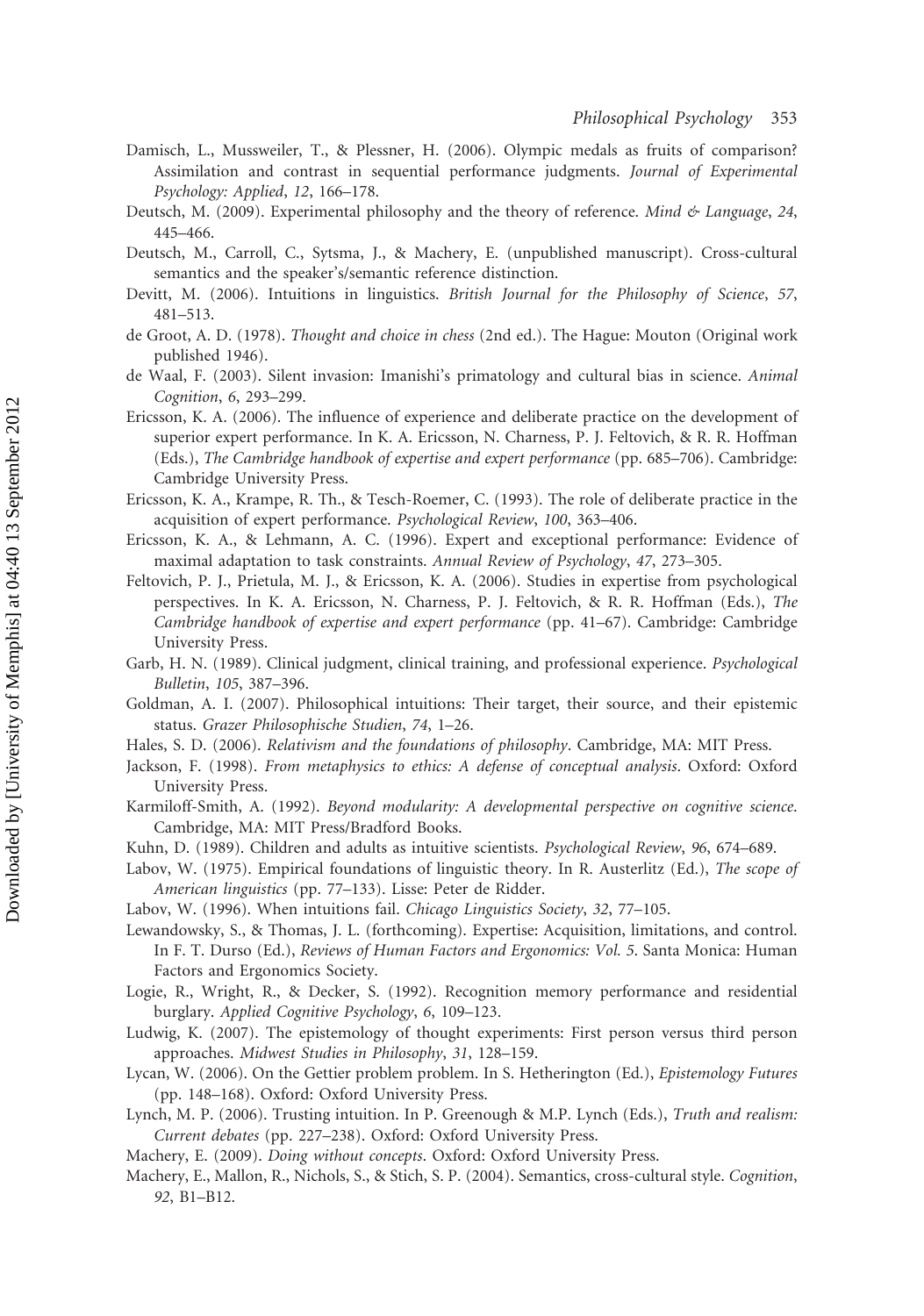- McCloskey, M., Caramazza, A., & Green, B. (1980). Curvilinear motion in the absence of external forces: Naïve beliefs about the motion of objects. Science, 210, 1139-1141.
- McKeithen, K. B., Reitman, J. S., Rueter, H. H., & Hirtle, S. C. (1981). Knowledge organization and skill differences in computer programmers. Cognitive Psychology, 13, 307–325.
- Murphy, G. L. (2002). The big books of concepts. Cambridge, MA: MIT Press.

Myers, J. (2009). Syntactic judgment experiments. Language and Linguistics Compass, 3, 406-423.

- Norman, G., Eva, K., Brooks, L., & Hamstra, S. (2006). Expertise in medicine and surgery. In K.A. Ericsson, N. Charness, P. J. Feltovich, & R. R. Hoffman (Eds.), The Cambridge handbook of expertise and expert performance (pp. 339–353). Cambridge: Cambridge University Press.
- Page, Scott (2007). The difference: How the power of diversity creates better groups, firms, schools, and societies. Princeton: Princeton University Press.
- Patel, V. L., & Groen, G. J. (1991). The general and specific nature of medical expertise: A critical look. In K. A. Ericsson & J. Smith (Eds.), Toward a general theory of expertise: Prospects and limits (pp. 93–125). Cambridge: Cambridge University Press.
- Petty, R., Tormala, Z., Hawkins, C., & Wegener, D. (2001). Motivation to think and order effects in persuasion: The moderating role of chunking. Personality and Social Psychology Bulletin, 27, 332–344.
- Phillips, C. (forthcoming). Should we impeach armchair linguists? In S. Iwasaki (Ed.), Japanese/ Korean Linguistics: Vol. 17. Palo Alto: Center for the Study of Language and Information.
- Reif, F., & Allen, S. (1992). Cognition for interpreting scientific concepts: A study of acceleration. Cognition and Instruction, 9, 1–44.
- Sahdra, B., & Thagard, P. (2003). Procedural knowledge in molecular biology. Philosophical Psychology, 16, 477–498.
- Schmidt, H. G., Norman, G. R., & Boshuizen, H. P. A. (1990). A cognitive perspective on medical expertise: Theory and implications. Academic Medicine, 65, 611–621.
- Schuetze, C. T. (1996). The empirical base of linguistics: Grammaticality judgments and linguistic methodology. Chicago: University of Chicago Press.
- Shanteau, J. (1992). Competence in experts: The role of task characteristics. Organizational Behavior and Human Decision Processes, 53, 252–266.
- Shanteau, J., & Stewart, T. R. (1992). Why study expert decision making? Some historical perspectives and comments. Organizational Behavior and Human Decision Processes, 53, 95–106.
- Sieck, W., & Arkes, J. (2005). The recalcitrance of overconfidence and its contribution to decision aid neglect. Journal of Behavioral Decision Making, 18, 29–53.
- Singer, P. (1974). Moral experts. Analysis, 32, 115–117.
- Singer, P. (1982). How do we decide? The Hastings Center Report, 12, 9–11.
- Sinnott-Armstrong, W. (2008). Framing moral intuitions. In W. Sinnott-Armstrong (Ed.), Moral psychology, Volume 2: The cognitive science of morality (pp. 47–76). Cambridge, MA: MIT Press.
- Sosa, E. (2009). A defense of the use of intuitions in philosophy. In D. Murphy & M. Bishop (Eds.), Stich and his critics (pp. 101–112). Oxford: Wiley.
- Spilich, G. J., Vesonder, G. T., Chiesi, H. L., & Voss, J. F. (1979). Text processing of domain-related information for individuals with high and low domain knowledge. Journal of Verbal Learning and Verbal Behavior, 18, 275–290.
- Stotz, K., & Griffiths, P. (2004). Genes: Philosophical analyses put to the test. History and Philosophy of the Life Sciences, 25, 5–28.
- Swain, S., Alexander, J., & Weinberg, J. M. (2008). The instability of philosophical intuitions: Running hot and cold on Truetemp. Philosophy and Phenomenological Research, 76, 138–155.
- Sytsma, J., & Livengood (forthcoming). A new perspective concerning experiments on semantic intuitions. Philosophical Psychology.
- Tchirgi, J. E. (1980). Sensible reasoning: A hypothesis about hypotheses. Child Development, 51,  $1 - 10$ .
- VanLehn, K. (1996). Cognitive skill acquisition. Annual Review of Psychology, 47, 513–539.